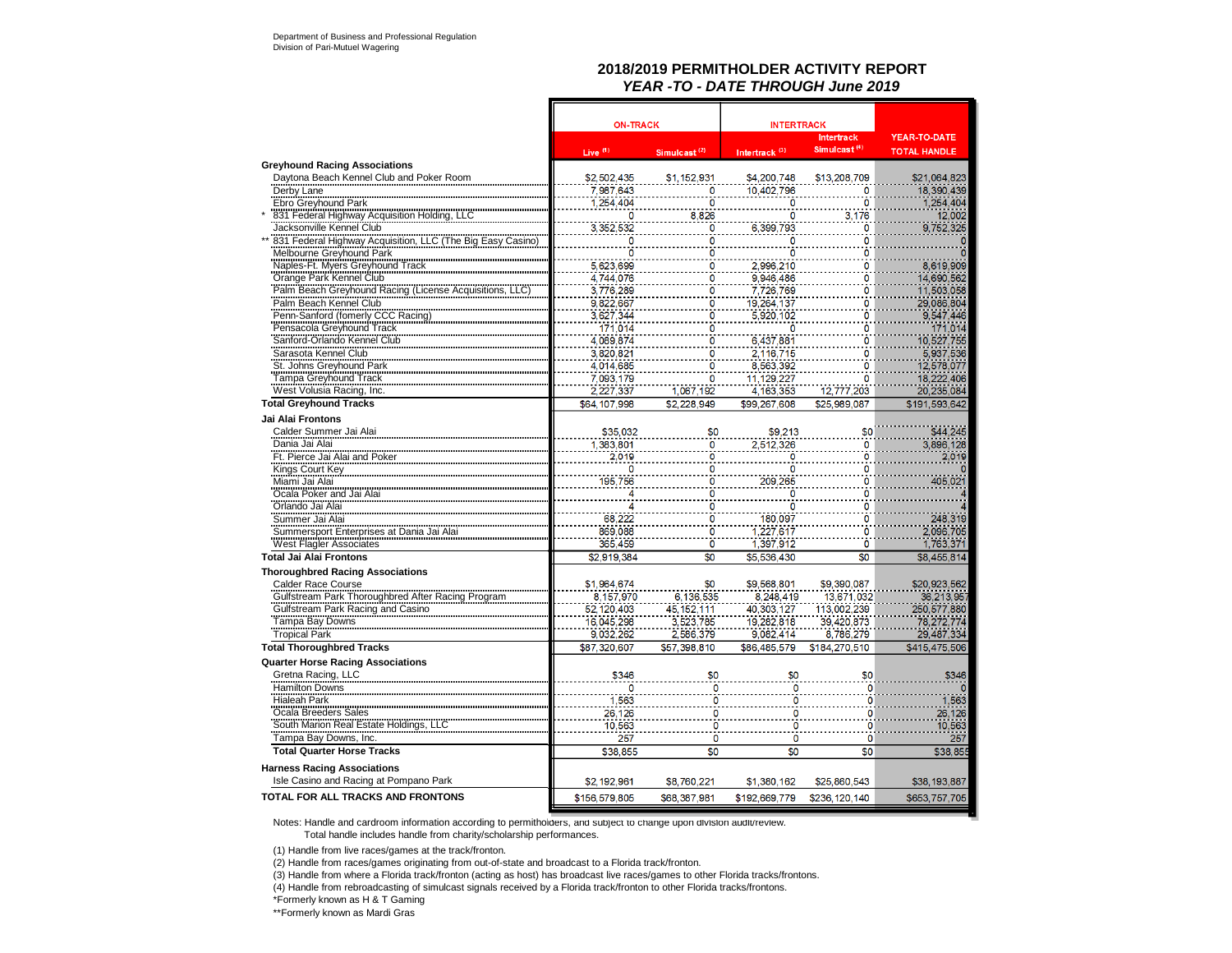### JULY 2018 PERMITHOLDER ACTIVITY REPORT

|                                                                                          | <b>ON-TRACK</b>     |                          | <b>INTERTRACK</b>                | <b>JULY</b>              |                               |
|------------------------------------------------------------------------------------------|---------------------|--------------------------|----------------------------------|--------------------------|-------------------------------|
|                                                                                          |                     |                          |                                  | <b>Intertrack</b>        | <b>TOTAL</b><br><b>HANDLE</b> |
|                                                                                          | Live <sup>(1)</sup> | Simulcast <sup>(2)</sup> | Intertrack <sup>(3)</sup>        | Simulcast <sup>(4)</sup> |                               |
| <b>Greyhound Racing Associations</b>                                                     |                     |                          |                                  |                          |                               |
| Daytona Beach Kennel Club and Poker Room                                                 | \$0<br>ö            | \$0<br>ö                 | \$0                              | \$0<br>ö                 | \$0<br>'n                     |
| Derby Lane                                                                               |                     | $\overline{0}$           | Ō                                |                          |                               |
| <b>Ebro Greyhound Park</b>                                                               | 416,868<br>n        | 346                      | 0<br>ō                           | $\bf{0}$                 | 416,868                       |
| 831 Federal Highway Acquisition Holding, LLC                                             | 1,203,359           | ö                        | 2,157,657                        | ō<br>$\overline{0}$      | 346<br>3,361,016              |
| Jacksonville Kennel Club<br>* 831 Federal Highway Acquisition, LLC (The Big Easy Casino) | Ö                   | ò                        | Ö                                | $\overline{0}$           | ō                             |
| Melbourne Greyhound Park                                                                 | 0                   | ö                        | 0                                | $\overline{0}$           | $\overline{0}$                |
| Naples-Ft. Myers Greyhound Track                                                         | 0                   | $\Omega$                 | n                                | $\Omega$                 | $\overline{0}$                |
| Orange Park Kennel Club                                                                  | ö                   | ö                        | n                                | ö                        | ក                             |
| Palm Beach Greyhound Racing (License Acquisitions, LLC)                                  | 1,092,785           | 'n                       | 2,188,767                        | 0                        | 3,281,552                     |
| Palm Beach Kennel Club                                                                   | 0                   | ö                        | 0                                | 0                        |                               |
| Penn-Sanford (fomerly CCC Racing)                                                        | 673.831             | Ō                        | 1,047,122                        | ö                        | 1,720,953                     |
| Pensacola Greyhound Track                                                                | 84.918              | $\ddot{\mathbf{0}}$      | ö                                | $\overline{0}$           | 84,918                        |
| Sanford-Orlando Kennel Club                                                              | Ö                   | ö                        | 0                                | $\overline{0}$           | $\overline{0}$                |
| Sarasota Kennel Club                                                                     | 0                   | 0                        |                                  | Ō                        | $\overline{0}$                |
| St. Johns Greyhound Park                                                                 | ö                   | ö                        |                                  | $\ddot{\mathbf{0}}$      | ō                             |
| <b>Tampa Greyhound Track</b>                                                             | 1,248,519           | ö                        | 1,816,433                        | ō                        | 3,064,951                     |
| West Volusia Racing, Inc.                                                                | 553.695             | 164,597                  | 824,963                          | 2.090.361                | 3.633.616                     |
| <b>Total Greyhound Tracks</b>                                                            | \$5,273,975         | \$164.943                | \$8,034,942                      | \$2.090.361              | \$15,564,221                  |
| <b>Jai Alai Frontons</b>                                                                 |                     |                          |                                  |                          |                               |
| Calder Summer Jai Alai                                                                   | \$0                 | \$0                      | \$0                              | \$0                      | \$0                           |
| Dania Jai Alai                                                                           |                     | 0                        |                                  | $\mathbf 0$              | $\overline{0}$                |
| Ft. Pierce Jai Alai and Poker                                                            |                     | 0                        |                                  | $\mathbf 0$              | $\overline{0}$                |
| Kings Court Key                                                                          |                     | Ω                        | O                                | 0                        | $\overline{0}$                |
| Miami Jai Alai                                                                           | $\Omega$            | 0                        | n                                | $\mathbf 0$              | $\overline{0}$                |
| Ocala Poker and Jai Alai                                                                 | $\mathbf{0}$        | 0                        | n                                | $\mathbf{0}$             | $\overline{0}$                |
| Orlando Jai Alai                                                                         |                     | 0                        | 0                                | 0                        | $\overline{0}$                |
| Summer Jai Alai                                                                          |                     | O                        |                                  | 0                        | $\Omega$                      |
| Summersport Enterprises at Dania Jai Alai                                                |                     | 0                        |                                  | $\mathbf 0$              | $\overline{0}$                |
|                                                                                          | 125,494             | O                        | 238,394                          |                          | 363,888                       |
| <b>West Flagler Associates</b><br><b>Total Jai Alai Frontons</b>                         | \$125,494           | \$0                      | \$238,394                        | $\overline{50}$          | \$363,888                     |
|                                                                                          |                     |                          |                                  |                          |                               |
| <b>Thoroughbred Racing Associations</b>                                                  |                     |                          |                                  |                          |                               |
| <b>Calder Race Course</b>                                                                | \$0<br>3,689,221    | \$0                      | \$0<br>3.589.458                 | \$0<br>866.651           |                               |
| Gulfstream Park Thoroughbred After Racing Program                                        |                     | 438,148                  |                                  |                          | \$8,583,479                   |
| Gulfstream Park Racing and Casino                                                        | 250,656             | 4,093,371                | 232,048                          | 10,069,697               | 14,645,772                    |
| Tampa Bay Downs                                                                          | 72,821              | 385.409                  | 76,294                           | 4.377.942                | 4,912,465                     |
| <b>Tropical Park</b>                                                                     | 0                   | $\Omega$                 | $\Omega$                         | n                        | $\Omega$                      |
| <b>Total Thoroughbred Tracks</b>                                                         | \$4,012,698         | \$4.916.928              | \$3,897.799                      | \$15,314,290             | \$28,141,716                  |
| <b>Quarter Horse Racing Associations</b>                                                 |                     |                          |                                  |                          |                               |
| Gretna Racing, LLC                                                                       | \$0                 | \$0                      | \$0                              | \$0                      | \$0                           |
| <b>Hamilton Downs</b>                                                                    | $\mathbf{0}$        | ō                        | $\overline{0}$                   | ö                        | $\overline{0}$                |
| <b>Hialeah Park</b>                                                                      | $\frac{0}{0}$       | 0<br>$\overline{0}$      | 0<br>ö                           | 0                        | n                             |
| Ocala Breeders' Sales<br>South Marion Real Estate Holdings, LLC                          | $\overline{0}$      | $\overline{\mathbf{0}}$  | $\overline{\mathbf{0}}$          | 0<br>$\overline{0}$      | $\overline{0}$                |
|                                                                                          |                     | $\ddot{\mathbf{0}}$      |                                  | ö                        |                               |
| Tampa Bay Downs, Inc.                                                                    | 257                 | $\overline{\mathbf{0}}$  | $\overline{0}$<br>$\overline{0}$ |                          | 257                           |
| <b>Harness Racing Associations</b>                                                       | \$257               |                          |                                  | $\overline{0}$           | \$257                         |
| Isle Casino and Racing at Pompano Park                                                   | \$0                 | \$784,677                | \$0                              | \$2,267,948              | \$3,052,625                   |
| TOTAL FOR ALL TRACKS AND FRONTONS                                                        | \$9,412,424         | \$5,866,547              | \$12,171,135                     | \$19,672,600             | \$47,122,706                  |
|                                                                                          |                     |                          |                                  |                          |                               |

Notes: Handle and cardroom information according to permitholders, and subject to change upon division audit/review. Total handle includes handle from charity/scholarship performances.

(1) Handle from live races/games at the track/fronton.

(2) Handle from races/games originating from out-of-state and broadcast to a Florida track/fronton.

(3) Handle from where a Florida track/fronton (acting as host) has broadcast live races/games to other Florida tracks/frontons.

(4) Handle from rebroadcasting of simulcast signals received by a Florida track/fronton to other Florida tracks/frontons.

\*Formerly known as H & T Gaming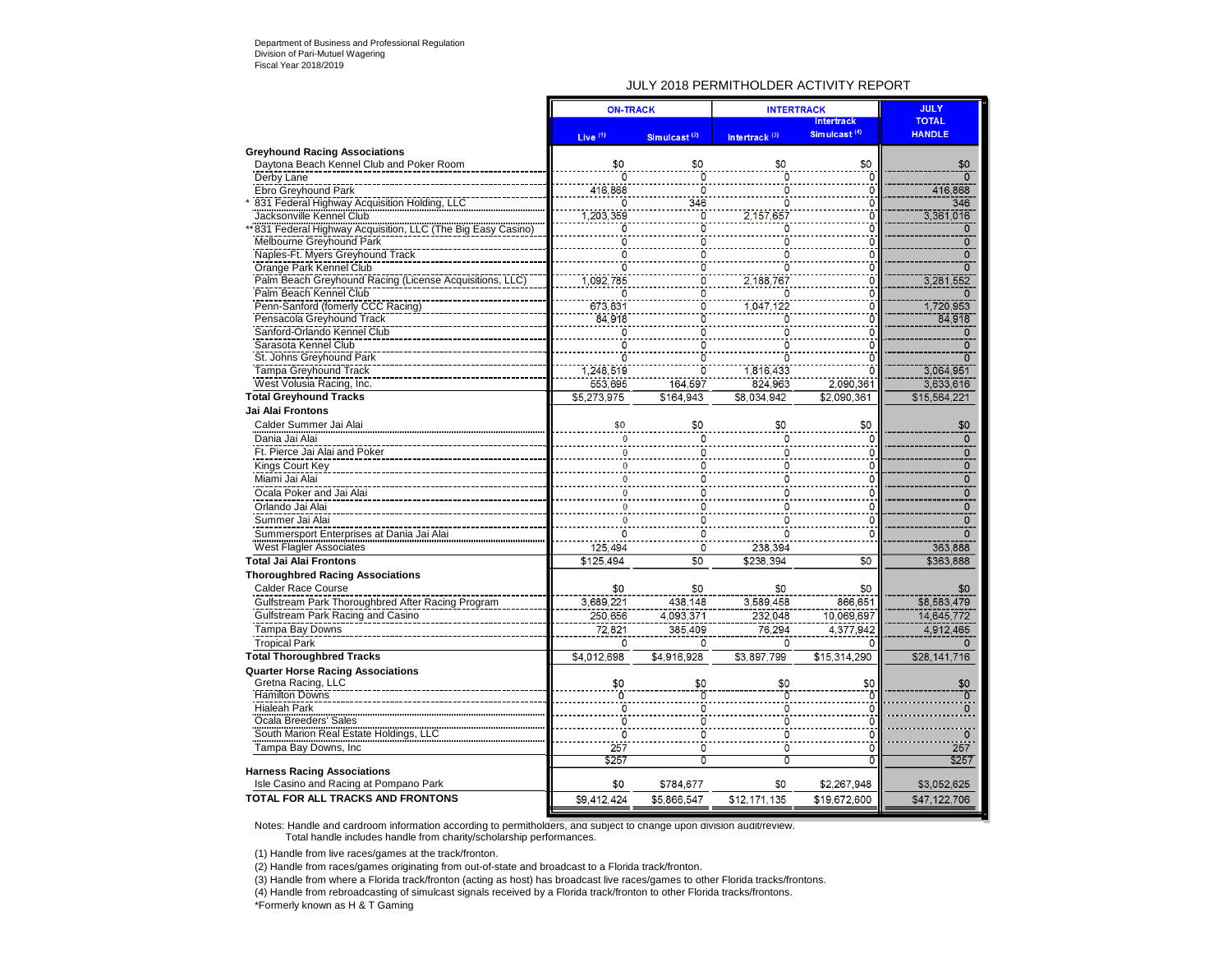### AUGUST 2018 PERMITHOLDER ACTIVITY REPORT

|                                                                             | <b>ON-TRACK</b>     |                          | <b>INTERTRACK</b>         |                          |                             |
|-----------------------------------------------------------------------------|---------------------|--------------------------|---------------------------|--------------------------|-----------------------------|
|                                                                             |                     |                          |                           | <b>Intertrack</b>        | <b>August</b>               |
|                                                                             | Live <sup>(1)</sup> | Simulcast <sup>(2)</sup> | Intertrack <sup>(3)</sup> | Simulcast <sup>(4)</sup> | <b>Total Handle</b>         |
| <b>Greyhound Racing Associations</b>                                        |                     |                          |                           |                          |                             |
| Daytona Beach Kennel Club and Poker Room                                    | \$0                 | \$0                      | \$0                       | \$0                      | \$0                         |
| Derby Lane                                                                  | ō                   | ö                        | n                         | $\overline{0}$           |                             |
| Ebro Greyhound Park                                                         | 246,212             | 0                        | 0                         | 0                        | 246,212                     |
| 831 Federal Highway Acquisition Holding, LLC                                | n                   | O                        | n                         | 0                        |                             |
| Jacksonville Kennel Club                                                    | 1,150,741           | 0                        | 2,244,743                 | 0                        | 3,395,484                   |
| 831 Federal Highway Acquisition, LLC (The Big Easy Casino)                  | O                   | o                        | o                         | $\overline{0}$           | $\overline{0}$              |
| Melbourne Greyhound Park                                                    | 0                   | O                        | n                         | $\overline{0}$           | 0                           |
| Naples-Ft. Myers Greyhound Track                                            | n                   | O                        |                           | ö                        | Ō                           |
| Orange Park Kennel Club                                                     | $\Omega$            | Ō                        | 0                         | $\overline{0}$           | n                           |
| Palm Beach Greyhound Racing (License Acquisitions, LLC                      | 1,176,234           | 0                        | 2,287,159                 | $\mathbf 0$              | 3,463,393                   |
| Palm Beach Kennel Club                                                      |                     | C                        |                           | $\overline{0}$           |                             |
| Penn-Sanford (fomerly CCC Racing)                                           | 747,833             | 0                        | 1,190,503                 | Ō                        | 1.938.337                   |
| Pensacola Greyhound Track                                                   | 49,678              | 0                        | o                         | $\ddot{\mathbf{0}}$      | 49,678                      |
| Sanford-Orlando Kennel Club                                                 | $\Omega$            | C                        | n                         | $\overline{0}$           | 0                           |
| Sarasota Kennel Club                                                        | O                   |                          |                           | $\ddot{\mathbf{0}}$      | $\overline{0}$              |
| St. Johns Greyhound Park                                                    |                     |                          |                           | $\overline{0}$           | 6                           |
| Tampa Greyhound Track                                                       | 1,194,615           | 0                        | 2,041,673                 | ö                        | 3,236,288                   |
| West Volusia Racing, Inc.                                                   | 373.254             | 169.554                  | 715,484                   | 2,371,487                | 3,629,779                   |
| <b>Total Greyhound Tracks</b>                                               | \$4,938,567         | \$169.554                | \$8.479.562               | \$2.371.487              | \$15,959,170                |
| Jai Alai Frontons                                                           |                     |                          |                           |                          |                             |
| Calder Summer Jai Alai                                                      | \$0                 | \$0                      |                           | \$0                      | \$0                         |
| Dania Jai Alai                                                              | $\Omega$            | 0                        | $\Omega$                  | 0                        | $\mathbf{0}$                |
| Ft. Pierce Jai Alai and Poker                                               | 0                   | 0                        | 0                         | 0                        | $\mathbf 0$                 |
| Kings Court Key                                                             | ٥                   | 0                        | 0                         | 0                        | $\overline{0}$              |
| Miami Jai Alai                                                              |                     |                          |                           |                          |                             |
|                                                                             | 0                   | 0                        | 0                         | 0                        | 0<br>ō                      |
| Ocala Poker and Jai Alai                                                    | 0                   | $\bf{0}$                 |                           | $\mathbf 0$              |                             |
| Orlando Jai Alai                                                            | 0                   | 0                        |                           | $\mathbf{0}$             | $\overline{0}$              |
| Summer Jai Alai                                                             | 0                   | n                        |                           | $\mathbf 0$              | $\mathbf{0}$                |
| Summersport Enterprises at Dania Jai Alai                                   | n                   | 0                        | n                         | 0                        | $\mathbf{0}$                |
| <b>West Flagler Associates</b>                                              | 125,739             | 0                        | 329,648                   | 0                        | 455,387                     |
| <b>Total Jai Alai Frontons</b>                                              | \$125,739           | \$0                      | \$329.648                 | \$0                      | \$455,387                   |
| <b>Thoroughbred Racing Associations</b>                                     |                     |                          |                           |                          |                             |
| <b>Calder Race Course</b>                                                   | \$0                 | \$0                      | \$0                       | \$0                      | \$0                         |
| Gulfstream Park Thoroughbred After Racing Program                           | 3.625.903           | 1,287,720                | 3.794.895                 | 2,829,401                | \$11,537,919                |
| Gulfstream Park Racing and Casino                                           | 0                   | 3,792,767                | Λ                         | 10,267,642               | 14.060.410                  |
| Tampa Bay Downs                                                             | 0                   | 365.228                  | 0                         | 4.179.307                | 4.544.534                   |
| <b>Tropical Park</b>                                                        | 0                   | 0                        | 0                         | 0                        | n                           |
| <b>Total Thoroughbred Tracks</b>                                            | \$3,625,903         | \$5,445,715              | \$3,794,895               | \$17,276,350             | \$30,142,863                |
|                                                                             |                     |                          |                           |                          |                             |
| <b>Quarter Horse Racing Associations</b><br>Gretna Racing, LLC              | \$0                 | \$Ć                      |                           | \$0                      | \$0                         |
| <b>Hamilton Downs</b>                                                       | Ō                   | $\overline{0}$           | ō                         | Ō                        | ō                           |
| Hialeah Park                                                                | ٥                   | 0                        |                           | 0                        | $\mathbf{0}$                |
| Ocala Breeders' Sales                                                       | Ō                   | Ō                        | O                         | $\overline{0}$           | $\mathbf 0$                 |
| South Marion Real Estate Holdings, LLC                                      | 0                   | 0                        | 0                         | $\overline{\mathbf{0}}$  | 0                           |
| Tampa Bay Downs, Inc.                                                       | 0                   | 0                        | 0                         | 0                        | $\overline{0}$              |
| <b>Total Quarter Horse Tracks</b>                                           | \$0                 | \$0                      | $\overline{50}$           | \$0                      | \$0                         |
|                                                                             |                     |                          |                           |                          |                             |
| <b>Harness Racing Associations</b>                                          | \$0                 | \$707.269                |                           | \$1.927.488              |                             |
| Isle Casino and Racing at Pompano Park<br>TOTAL FOR ALL TRACKS AND FRONTONS | \$8,690,209         | \$6.322.538              | \$12,604.105              | \$21,575,324             | \$2,634,757<br>\$49,192,176 |
|                                                                             |                     |                          |                           |                          |                             |

Notes: Handle and cardroom information according to permitholders, and subject to change upon division audit/review. Total handle includes handle from charity/scholarship performances.

(1) Handle from live races/games at the track/fronton.

(2) Handle from races/games originating from out-of-state and broadcast to a Florida track/fronton.

(3) Handle from where a Florida track/fronton (acting as host) has broadcast live races/games to other Florida tracks/frontons.

(4) Handle from rebroadcasting of simulcast signals received by a Florida track/fronton to other Florida tracks/frontons.

\*Formerly known as H & T Gaming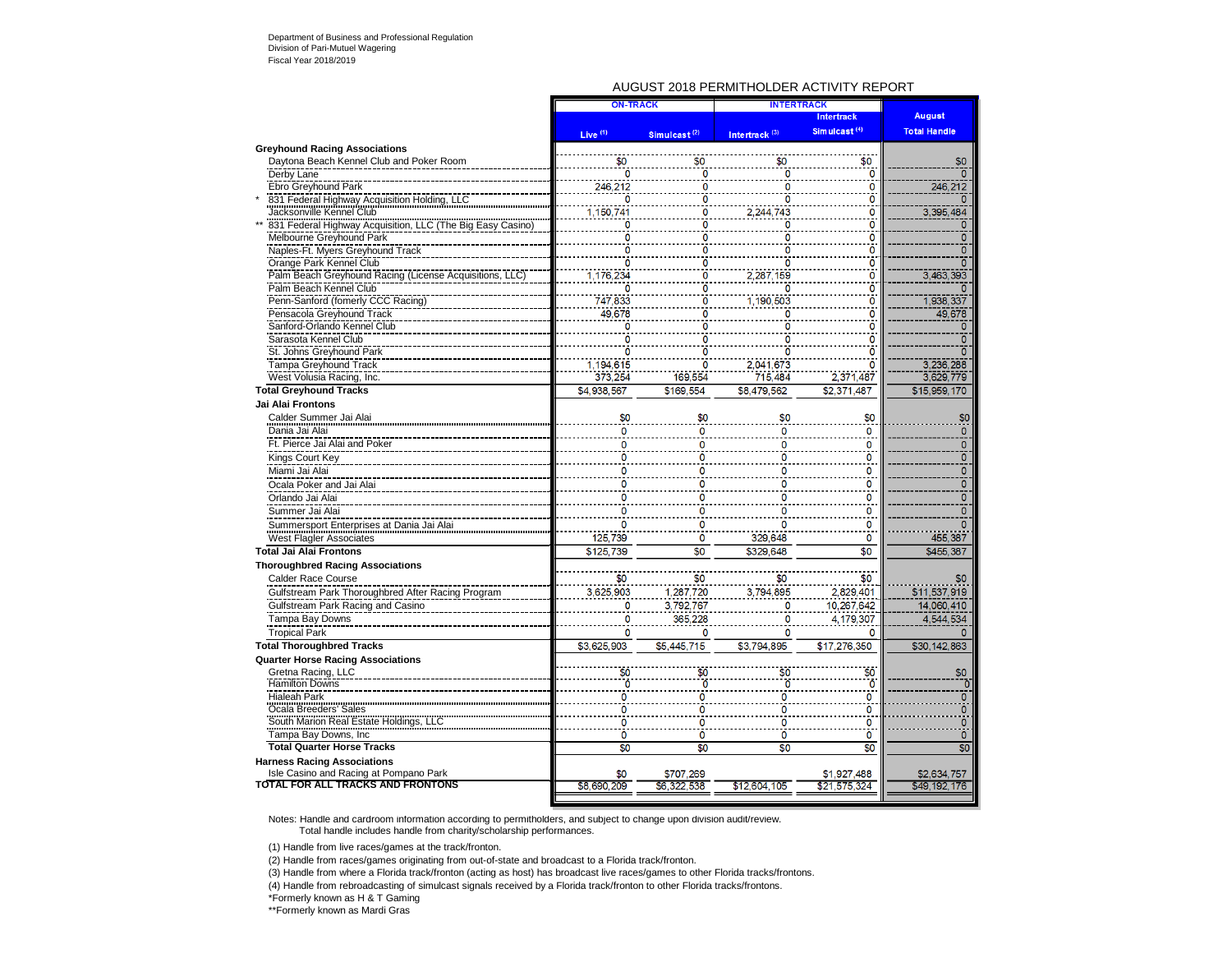### September 2018 PERMITHOLDER ACTIVITY REPORT

| Simulcast <sup>(4)</sup><br><b>HANDLE</b><br>Live <sup>(1)</sup><br>Intertrack <sup>(3)</sup><br>Simulcast <sup>(2)</sup><br><b>Greyhound Racing Associations</b><br>\$0<br>\$0<br>\$0<br>Daytona Beach Kennel Club and Poker Room<br>\$0<br>$\ddot{\mathbf{0}}$<br>$\ddot{\mathbf{0}}$<br>ö<br>ö<br>Derby Lane<br>$\bf{0}$<br>195,365<br><b>Ebro Greyhound Park</b><br>0<br>0<br>$\frac{0}{0}$<br>831 Federal Highway Acquisition Holding, LLC<br>O<br>0<br>0<br>Jacksonville Kennel Club<br>998,432<br>,997,393<br>٥<br>831 Federal Highway Acquisition, LLC (The Big Easy Casino)<br>$\frac{0}{0}$<br>Ö<br>ö<br>ö<br>Melbourne Greyhound Park<br>ö<br>٥<br>0<br>Naples-Ft. Myers Greyhound Track<br>Ō<br>0<br>0<br>O<br>ö<br>ö<br>Orange Park Kennel Club<br>ö<br>0<br>$\overline{\mathbf{0}}$<br>Palm Beach Greyhound Racing (License Acquisitions, LLC)<br>030,483<br>2,160,964<br>٥<br>Palm Beach Kennel Club<br>0<br>0<br>0<br>n<br>$\overline{\mathbf{0}}$<br>906,194<br>556,422<br>1,462,617<br>Penn-Sanford (fomerly CCC Racing)<br>ö<br>$\overline{0}$<br>36,418<br>36,418<br>ó<br>ö<br>Pensacola Greyhound Track<br>$\frac{8}{0}$<br>Sanford-Orlando Kennel Club<br>Ö<br>ö<br>n<br>$\ddot{\mathbf{0}}$<br>Sarasota Kennel Club<br>0<br>0<br>0<br>$\overline{0}$<br>$\overline{0}$<br>St. Johns Greyhound Park<br>ö<br>1.127.739<br>1.789.984<br>ö<br>2.917.723<br>Tampa Greyhound Track<br>372,446<br>3,285,368<br>699.485<br>2,042,907<br>West Volusia Racing, Inc.<br>170.530 | <b>ON-TRACK</b> | <b>INTERTRACK</b> | <b>SEPTEMBER</b>  |                |
|---------------------------------------------------------------------------------------------------------------------------------------------------------------------------------------------------------------------------------------------------------------------------------------------------------------------------------------------------------------------------------------------------------------------------------------------------------------------------------------------------------------------------------------------------------------------------------------------------------------------------------------------------------------------------------------------------------------------------------------------------------------------------------------------------------------------------------------------------------------------------------------------------------------------------------------------------------------------------------------------------------------------------------------------------------------------------------------------------------------------------------------------------------------------------------------------------------------------------------------------------------------------------------------------------------------------------------------------------------------------------------------------------------------------------------------------------------------------------------------------|-----------------|-------------------|-------------------|----------------|
|                                                                                                                                                                                                                                                                                                                                                                                                                                                                                                                                                                                                                                                                                                                                                                                                                                                                                                                                                                                                                                                                                                                                                                                                                                                                                                                                                                                                                                                                                             |                 |                   | <b>Intertrack</b> | <b>TOTAL</b>   |
|                                                                                                                                                                                                                                                                                                                                                                                                                                                                                                                                                                                                                                                                                                                                                                                                                                                                                                                                                                                                                                                                                                                                                                                                                                                                                                                                                                                                                                                                                             |                 |                   |                   |                |
|                                                                                                                                                                                                                                                                                                                                                                                                                                                                                                                                                                                                                                                                                                                                                                                                                                                                                                                                                                                                                                                                                                                                                                                                                                                                                                                                                                                                                                                                                             |                 |                   |                   | \$0            |
|                                                                                                                                                                                                                                                                                                                                                                                                                                                                                                                                                                                                                                                                                                                                                                                                                                                                                                                                                                                                                                                                                                                                                                                                                                                                                                                                                                                                                                                                                             |                 |                   |                   |                |
|                                                                                                                                                                                                                                                                                                                                                                                                                                                                                                                                                                                                                                                                                                                                                                                                                                                                                                                                                                                                                                                                                                                                                                                                                                                                                                                                                                                                                                                                                             |                 |                   |                   | 195,365        |
|                                                                                                                                                                                                                                                                                                                                                                                                                                                                                                                                                                                                                                                                                                                                                                                                                                                                                                                                                                                                                                                                                                                                                                                                                                                                                                                                                                                                                                                                                             |                 |                   |                   |                |
|                                                                                                                                                                                                                                                                                                                                                                                                                                                                                                                                                                                                                                                                                                                                                                                                                                                                                                                                                                                                                                                                                                                                                                                                                                                                                                                                                                                                                                                                                             |                 |                   |                   | 2,995,825      |
|                                                                                                                                                                                                                                                                                                                                                                                                                                                                                                                                                                                                                                                                                                                                                                                                                                                                                                                                                                                                                                                                                                                                                                                                                                                                                                                                                                                                                                                                                             |                 |                   |                   |                |
|                                                                                                                                                                                                                                                                                                                                                                                                                                                                                                                                                                                                                                                                                                                                                                                                                                                                                                                                                                                                                                                                                                                                                                                                                                                                                                                                                                                                                                                                                             |                 |                   |                   | Ω              |
|                                                                                                                                                                                                                                                                                                                                                                                                                                                                                                                                                                                                                                                                                                                                                                                                                                                                                                                                                                                                                                                                                                                                                                                                                                                                                                                                                                                                                                                                                             |                 |                   |                   |                |
|                                                                                                                                                                                                                                                                                                                                                                                                                                                                                                                                                                                                                                                                                                                                                                                                                                                                                                                                                                                                                                                                                                                                                                                                                                                                                                                                                                                                                                                                                             |                 |                   |                   |                |
|                                                                                                                                                                                                                                                                                                                                                                                                                                                                                                                                                                                                                                                                                                                                                                                                                                                                                                                                                                                                                                                                                                                                                                                                                                                                                                                                                                                                                                                                                             |                 |                   |                   | 3,191,447      |
|                                                                                                                                                                                                                                                                                                                                                                                                                                                                                                                                                                                                                                                                                                                                                                                                                                                                                                                                                                                                                                                                                                                                                                                                                                                                                                                                                                                                                                                                                             |                 |                   |                   |                |
|                                                                                                                                                                                                                                                                                                                                                                                                                                                                                                                                                                                                                                                                                                                                                                                                                                                                                                                                                                                                                                                                                                                                                                                                                                                                                                                                                                                                                                                                                             |                 |                   |                   |                |
|                                                                                                                                                                                                                                                                                                                                                                                                                                                                                                                                                                                                                                                                                                                                                                                                                                                                                                                                                                                                                                                                                                                                                                                                                                                                                                                                                                                                                                                                                             |                 |                   |                   |                |
|                                                                                                                                                                                                                                                                                                                                                                                                                                                                                                                                                                                                                                                                                                                                                                                                                                                                                                                                                                                                                                                                                                                                                                                                                                                                                                                                                                                                                                                                                             |                 |                   |                   |                |
|                                                                                                                                                                                                                                                                                                                                                                                                                                                                                                                                                                                                                                                                                                                                                                                                                                                                                                                                                                                                                                                                                                                                                                                                                                                                                                                                                                                                                                                                                             |                 |                   |                   |                |
|                                                                                                                                                                                                                                                                                                                                                                                                                                                                                                                                                                                                                                                                                                                                                                                                                                                                                                                                                                                                                                                                                                                                                                                                                                                                                                                                                                                                                                                                                             |                 |                   |                   |                |
|                                                                                                                                                                                                                                                                                                                                                                                                                                                                                                                                                                                                                                                                                                                                                                                                                                                                                                                                                                                                                                                                                                                                                                                                                                                                                                                                                                                                                                                                                             |                 |                   |                   |                |
|                                                                                                                                                                                                                                                                                                                                                                                                                                                                                                                                                                                                                                                                                                                                                                                                                                                                                                                                                                                                                                                                                                                                                                                                                                                                                                                                                                                                                                                                                             |                 |                   |                   |                |
| \$4,317,306<br>\$170.530<br>\$7,554,019<br>\$2,042,907<br><b>Total Greyhound Tracks</b>                                                                                                                                                                                                                                                                                                                                                                                                                                                                                                                                                                                                                                                                                                                                                                                                                                                                                                                                                                                                                                                                                                                                                                                                                                                                                                                                                                                                     |                 |                   |                   | \$14,084,762   |
| Jai Alai Frontons                                                                                                                                                                                                                                                                                                                                                                                                                                                                                                                                                                                                                                                                                                                                                                                                                                                                                                                                                                                                                                                                                                                                                                                                                                                                                                                                                                                                                                                                           |                 |                   |                   |                |
| \$0<br>Calder Summer Jai Alai<br>\$0<br>\$0<br>\$0                                                                                                                                                                                                                                                                                                                                                                                                                                                                                                                                                                                                                                                                                                                                                                                                                                                                                                                                                                                                                                                                                                                                                                                                                                                                                                                                                                                                                                          |                 |                   |                   | \$0            |
| $\overline{0}$<br>Dania Jai Alai<br>$\mathbf{0}$<br>n<br>0                                                                                                                                                                                                                                                                                                                                                                                                                                                                                                                                                                                                                                                                                                                                                                                                                                                                                                                                                                                                                                                                                                                                                                                                                                                                                                                                                                                                                                  |                 |                   |                   | n              |
| Ft. Pierce Jai Alai and Poker<br>0<br>0<br>0<br>0                                                                                                                                                                                                                                                                                                                                                                                                                                                                                                                                                                                                                                                                                                                                                                                                                                                                                                                                                                                                                                                                                                                                                                                                                                                                                                                                                                                                                                           |                 |                   |                   | n              |
| 0<br>0<br>Kings Court Key<br>0<br>0                                                                                                                                                                                                                                                                                                                                                                                                                                                                                                                                                                                                                                                                                                                                                                                                                                                                                                                                                                                                                                                                                                                                                                                                                                                                                                                                                                                                                                                         |                 |                   |                   | n              |
| Miami Jai Alai<br>0<br>0<br>0<br>O                                                                                                                                                                                                                                                                                                                                                                                                                                                                                                                                                                                                                                                                                                                                                                                                                                                                                                                                                                                                                                                                                                                                                                                                                                                                                                                                                                                                                                                          |                 |                   |                   | o              |
| Ocala Poker and Jai Alai<br>0<br>0<br>0                                                                                                                                                                                                                                                                                                                                                                                                                                                                                                                                                                                                                                                                                                                                                                                                                                                                                                                                                                                                                                                                                                                                                                                                                                                                                                                                                                                                                                                     |                 |                   |                   |                |
| $\overline{0}$<br>$\mathbf 0$<br>Orlando Jai Alai<br>0                                                                                                                                                                                                                                                                                                                                                                                                                                                                                                                                                                                                                                                                                                                                                                                                                                                                                                                                                                                                                                                                                                                                                                                                                                                                                                                                                                                                                                      |                 |                   |                   |                |
| Summer Jai Alai<br>0                                                                                                                                                                                                                                                                                                                                                                                                                                                                                                                                                                                                                                                                                                                                                                                                                                                                                                                                                                                                                                                                                                                                                                                                                                                                                                                                                                                                                                                                        |                 |                   |                   |                |
| Summersport Enterprises at Dania Jai Alai<br>139.379<br>247.964<br>$\mathbf 0$                                                                                                                                                                                                                                                                                                                                                                                                                                                                                                                                                                                                                                                                                                                                                                                                                                                                                                                                                                                                                                                                                                                                                                                                                                                                                                                                                                                                              |                 |                   |                   | 387,344        |
| 78,019<br>218,118<br><b>West Flagler Associates</b><br>0                                                                                                                                                                                                                                                                                                                                                                                                                                                                                                                                                                                                                                                                                                                                                                                                                                                                                                                                                                                                                                                                                                                                                                                                                                                                                                                                                                                                                                    |                 |                   |                   | 296,136        |
| $\overline{50}$<br>\$217.398<br>\$466.082<br>\$0<br><b>Total Jai Alai Frontons</b>                                                                                                                                                                                                                                                                                                                                                                                                                                                                                                                                                                                                                                                                                                                                                                                                                                                                                                                                                                                                                                                                                                                                                                                                                                                                                                                                                                                                          |                 |                   |                   | \$683,480      |
| <b>Thoroughbred Racing Associations</b>                                                                                                                                                                                                                                                                                                                                                                                                                                                                                                                                                                                                                                                                                                                                                                                                                                                                                                                                                                                                                                                                                                                                                                                                                                                                                                                                                                                                                                                     |                 |                   |                   |                |
| <b>Calder Race Course</b>                                                                                                                                                                                                                                                                                                                                                                                                                                                                                                                                                                                                                                                                                                                                                                                                                                                                                                                                                                                                                                                                                                                                                                                                                                                                                                                                                                                                                                                                   |                 |                   |                   | \$0            |
| \$555,325<br>\$864,066<br>\$1,044,506<br>Gulfstream Park Thoroughbred After Racing Program<br>\$842,846                                                                                                                                                                                                                                                                                                                                                                                                                                                                                                                                                                                                                                                                                                                                                                                                                                                                                                                                                                                                                                                                                                                                                                                                                                                                                                                                                                                     |                 |                   |                   | \$3,306,742    |
| 3,752,152<br>9,061,332<br>Gulfstream Park Racing and Casino<br>0<br>0                                                                                                                                                                                                                                                                                                                                                                                                                                                                                                                                                                                                                                                                                                                                                                                                                                                                                                                                                                                                                                                                                                                                                                                                                                                                                                                                                                                                                       |                 |                   |                   | 12.813.484     |
| 3,596,938<br>299,028<br>Tampa Bay Downs<br>0                                                                                                                                                                                                                                                                                                                                                                                                                                                                                                                                                                                                                                                                                                                                                                                                                                                                                                                                                                                                                                                                                                                                                                                                                                                                                                                                                                                                                                                |                 |                   |                   | 3,895,966      |
| <b>Tropical Park</b><br>3.209.646<br>357.787<br>2.954.226<br>761.255                                                                                                                                                                                                                                                                                                                                                                                                                                                                                                                                                                                                                                                                                                                                                                                                                                                                                                                                                                                                                                                                                                                                                                                                                                                                                                                                                                                                                        |                 |                   |                   | 7,282,914      |
| \$4,052,492<br>\$4.964.292<br>\$3,818,291<br>\$14.464.030<br><b>Total Thoroughbred Tracks</b>                                                                                                                                                                                                                                                                                                                                                                                                                                                                                                                                                                                                                                                                                                                                                                                                                                                                                                                                                                                                                                                                                                                                                                                                                                                                                                                                                                                               |                 |                   |                   | \$27.299.105   |
| <b>Quarter Horse Racing Associations</b>                                                                                                                                                                                                                                                                                                                                                                                                                                                                                                                                                                                                                                                                                                                                                                                                                                                                                                                                                                                                                                                                                                                                                                                                                                                                                                                                                                                                                                                    |                 |                   |                   |                |
| \$0<br>\$0<br>Gretna Racing, LLC<br>\$0                                                                                                                                                                                                                                                                                                                                                                                                                                                                                                                                                                                                                                                                                                                                                                                                                                                                                                                                                                                                                                                                                                                                                                                                                                                                                                                                                                                                                                                     |                 |                   |                   | \$0            |
| <b>Hamilton Downs</b><br>$\mathbf{0}$                                                                                                                                                                                                                                                                                                                                                                                                                                                                                                                                                                                                                                                                                                                                                                                                                                                                                                                                                                                                                                                                                                                                                                                                                                                                                                                                                                                                                                                       |                 |                   |                   | $\overline{0}$ |
| <b>Hialeah Park</b><br>$\Omega$                                                                                                                                                                                                                                                                                                                                                                                                                                                                                                                                                                                                                                                                                                                                                                                                                                                                                                                                                                                                                                                                                                                                                                                                                                                                                                                                                                                                                                                             |                 |                   |                   | $\Omega$       |
| $\ddot{\mathbf{0}}$<br>Ocala Breeders' Sales                                                                                                                                                                                                                                                                                                                                                                                                                                                                                                                                                                                                                                                                                                                                                                                                                                                                                                                                                                                                                                                                                                                                                                                                                                                                                                                                                                                                                                                |                 |                   |                   | Ō              |
| South Marion Real Estate Holdings, LLC<br>$\overline{0}$<br>ō<br>ō                                                                                                                                                                                                                                                                                                                                                                                                                                                                                                                                                                                                                                                                                                                                                                                                                                                                                                                                                                                                                                                                                                                                                                                                                                                                                                                                                                                                                          |                 |                   |                   | ö              |
| $\overline{0}$<br>Tampa Bay Downs, Inc.<br>Ö<br>$\mathbf 0$<br>0                                                                                                                                                                                                                                                                                                                                                                                                                                                                                                                                                                                                                                                                                                                                                                                                                                                                                                                                                                                                                                                                                                                                                                                                                                                                                                                                                                                                                            |                 |                   |                   | $\mathbf{0}$   |
| <b>Total Quarter Horse Tracks</b><br>$\overline{50}$<br>$\overline{50}$<br>\$0<br>\$0                                                                                                                                                                                                                                                                                                                                                                                                                                                                                                                                                                                                                                                                                                                                                                                                                                                                                                                                                                                                                                                                                                                                                                                                                                                                                                                                                                                                       |                 |                   |                   | \$0            |
| <b>Harness Racing Associations</b>                                                                                                                                                                                                                                                                                                                                                                                                                                                                                                                                                                                                                                                                                                                                                                                                                                                                                                                                                                                                                                                                                                                                                                                                                                                                                                                                                                                                                                                          |                 |                   |                   |                |
| Isle Casino and Racing at Pompano Park<br>\$0<br>\$0<br>\$722,072<br>\$1,811,324                                                                                                                                                                                                                                                                                                                                                                                                                                                                                                                                                                                                                                                                                                                                                                                                                                                                                                                                                                                                                                                                                                                                                                                                                                                                                                                                                                                                            |                 |                   |                   | \$2,533,396    |
| <b>TOTAL FOR ALL TRACKS AND FRONTONS</b><br>\$8,587,195.60<br>\$5,856,894<br>\$11.838.392<br>\$18,318,261                                                                                                                                                                                                                                                                                                                                                                                                                                                                                                                                                                                                                                                                                                                                                                                                                                                                                                                                                                                                                                                                                                                                                                                                                                                                                                                                                                                   |                 |                   |                   | \$44,600.743   |

Notes: Handle and cardroom information according to permitholders, and subject to change upon division audit/review. Total handle includes handle from charity/scholarship performances.

(1) Handle from live races/games at the track/fronton.

(2) Handle from races/games originating from out-of-state and broadcast to a Florida track/fronton.

(3) Handle from where a Florida track/fronton (acting as host) has broadcast live races/games to other Florida tracks/frontons.

(4) Handle from rebroadcasting of simulcast signals received by a Florida track/fronton to other Florida tracks/frontons.

\*Formerly known as H & T Gaming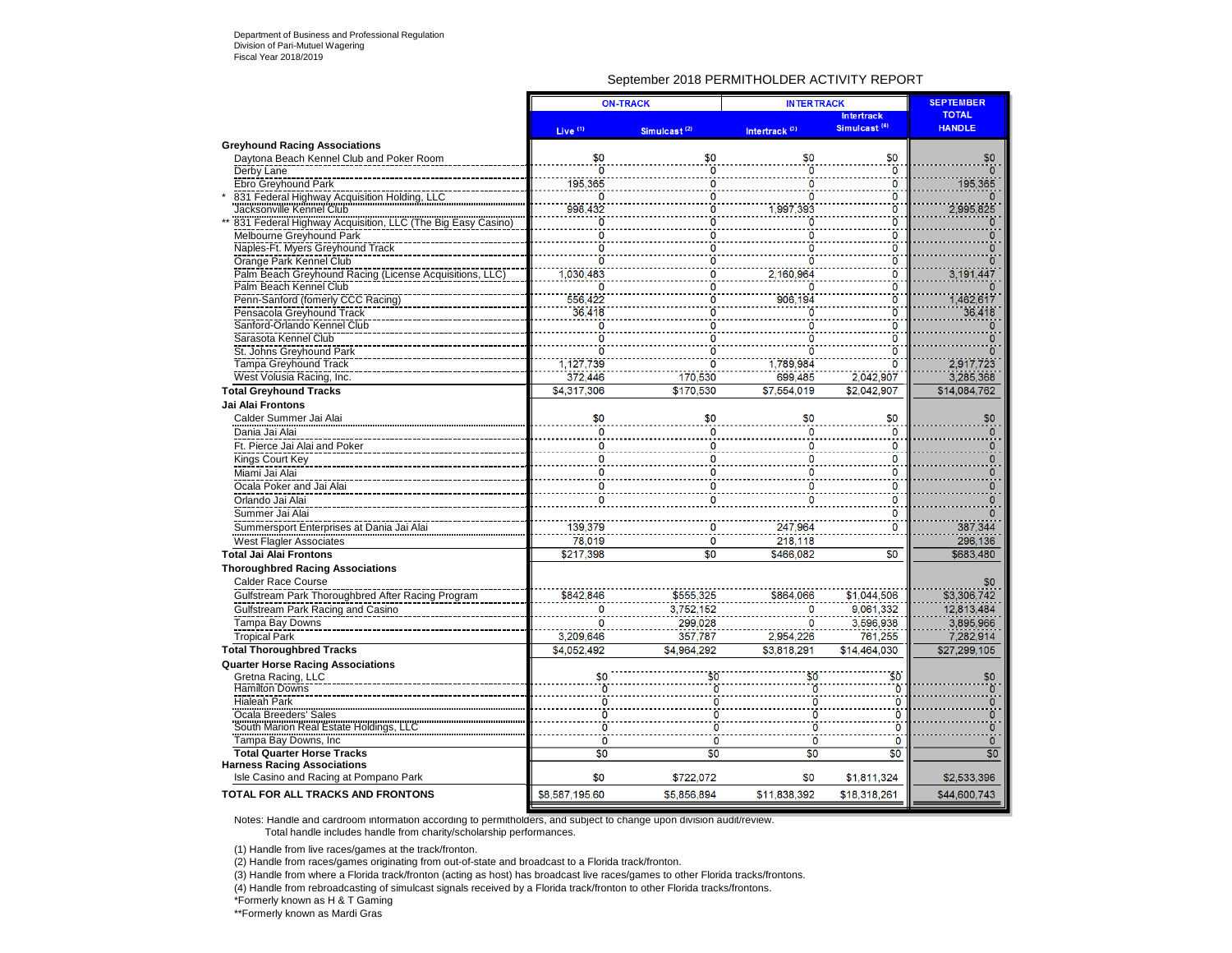### OCTOBER 2018 PERMITHOLDER ACTIVITY REPORT

|                                                            | <b>ON-TRACK</b>     |                                | <b>INTERTRACK</b>         |                          | <b>OCTOBER</b>            |
|------------------------------------------------------------|---------------------|--------------------------------|---------------------------|--------------------------|---------------------------|
|                                                            |                     |                                |                           | <b>Intertrack</b>        | <b>TOTAL</b>              |
|                                                            | Live <sup>(1)</sup> | Simulcast <sup>(2)</sup>       | Intertrack <sup>(3)</sup> | Simulcast <sup>(4)</sup> | <b>HANDLE</b>             |
| <b>Greyhound Racing Associations</b>                       |                     |                                |                           |                          |                           |
| Daytona Beach Kennel Club and Poker Room                   | \$0                 | \$0                            | \$0                       | \$0                      | \$0                       |
| Derby Lane                                                 | n                   | 0                              | Ō                         | ö                        | 0                         |
| Ebro Greyhound Park                                        | O                   | n                              | Ò                         | $\overline{0}$           | $\overline{0}$            |
| 831 Federal Highway Acquisition Holding, LLC               | ö                   | ō                              | Ö                         | ö                        | $\overline{\mathfrak{o}}$ |
| Jacksonville Kennel Club                                   |                     |                                | Ω                         | 0                        | ō                         |
| 831 Federal Highway Acquisition, LLC (The Big Easy Casino) |                     |                                | ñ                         | $\ddot{\mathbf{0}}$      | $\overline{0}$            |
| Melbourne Greyhound Park                                   | ö                   |                                | 0                         | $\overline{0}$           | Ō                         |
| Naples-Ft. Myers Greyhound Track                           | n                   |                                | ō                         | Ö                        | ō                         |
| Orange Park Kennel Club                                    | 923.381             |                                | 1.802.612                 | ö                        | 2,725,993                 |
| Palm Beach Greyhound Racing (License Acquisitions, LLC     |                     | O                              |                           | $\Omega$                 | $\Omega$                  |
| Palm Beach Kennel Club                                     | 953,366             | O                              | 2,081,621                 | ö                        | 3.034.987                 |
| Penn-Sanford (fomerly CCC Racing)                          | 492.806             |                                | 780.470                   | ö                        | 1,273,277                 |
| Pensacola Greyhound Track                                  |                     |                                | ō                         | $\overline{0}$           | $\mathbf{0}$              |
| Sanford-Orlando Kennel Club                                |                     |                                |                           | ö                        | ō                         |
| Sarasota Kennel Club                                       |                     |                                |                           | $\Omega$                 | $\overline{0}$            |
| St. Johns Greyhound Park                                   |                     |                                |                           | $\overline{0}$           | ō                         |
| <b>Tampa Greyhound Track</b>                               | 1,147,797           |                                | 1,708,043                 | $\overline{0}$           | 2,855,840                 |
| West Volusia Racing, Inc.                                  | 328,238             | 173,527                        | 738,484                   | 2,051,670                | 3,291,919                 |
| <b>Total Greyhound Tracks</b>                              | \$3.845.588         | \$173.527                      | \$7.111.231               | \$2.051.670              | \$13.182.016              |
| Jai Alai Frontons                                          |                     |                                |                           |                          |                           |
| Calder Summer Jai Alai                                     | \$0                 | \$0                            | \$0                       | \$0                      | \$0                       |
| Dania Jai Alai                                             | Ō                   | $\mathbf{0}$                   | $\Omega$                  | 0                        | $\overline{\mathfrak{o}}$ |
| Ft. Pierce Jai Alai and Poker                              | 0                   | $\bf{0}$                       | $\Omega$                  | 0                        | $\mathbf 0$               |
| Kings Court Key                                            | 0                   | $\Omega$                       | ٥                         | 0                        | $\Omega$                  |
| Miami Jai Alai                                             | 0                   | $\mathbf 0$                    | ٥                         | 0                        | $\mathbf{0}$              |
| Ocala Poker and Jai Alai                                   | n                   | O                              |                           | $\Omega$                 | $\overline{0}$            |
| Orlando Jai Alai                                           |                     |                                |                           | 0                        | $\Omega$                  |
| Summer Jai Alai                                            | 17,842              | 0                              | 43,782                    | 0                        | 61,624                    |
| Summersport Enterprises at Dania Jai Alai                  | 230.988             | $\ddot{\mathbf{0}}$            | 446.235                   | 0                        | 677,223                   |
|                                                            | 36,208              |                                |                           |                          |                           |
| <b>West Flagler Associates</b>                             |                     | $\mathbf 0$<br>$\overline{50}$ | 91,423                    | \$0                      | 127,631                   |
| <b>Total Jai Alai Frontons</b>                             | \$285.038           |                                | \$581.440                 |                          | \$866.477                 |
| <b>Thoroughbred Racing Associations</b>                    |                     |                                |                           |                          |                           |
| <b>Calder Race Course</b>                                  | \$1,024,415         | \$0                            | \$4,630,114               | \$787,320                | \$6,441,849               |
| Gulfstream Park Thoroughbred After Racing Program          | o                   |                                | 0                         |                          | \$0                       |
| Gulfstream Park Racing and Casino                          | 0                   | 2,343,114                      | 0                         | 7,373,933                | 9,717,046                 |
| <b>Tampa Bay Downs</b>                                     | 0                   | 551,978                        | $\Omega$                  | 6.493.474                | 7.045,452                 |
| <b>Tropical Park</b>                                       | 0                   | 0                              | $\mathbf 0$               | O                        | $\Omega$                  |
| <b>Total Thoroughbred Tracks</b>                           | \$1.024.415         | \$2.895.092                    | \$4.630.114               | \$14.654.726             | \$23.204.347              |
| <b>Quarter Horse Racing Associations</b>                   |                     |                                |                           |                          |                           |
| Gretna Racing, LLC                                         | \$0                 | \$0                            | \$0                       | \$0                      | \$0                       |
| <b>Hamilton Downs</b>                                      |                     |                                | Ò                         | Ō                        | $\overline{0}$            |
| <b>Hialeah Park</b>                                        | ö                   | ō                              | Ò                         | $\overline{0}$           | $\overline{0}$            |
| Ocala Breeders' Sales                                      | ō                   | ō                              | ō                         | Ō                        | $\overline{0}$            |
| South Marion Real Estate Holdings, LLC                     | ö                   | ō                              | ō                         | ō                        | Ō                         |
| Tampa Bay Downs, Inc.                                      | ö                   | $\overline{0}$                 | ö                         | Ō                        | $\overline{0}$            |
| <b>Total Quarter Horse Tracks</b>                          | \$0                 | \$0                            | \$0                       | \$0                      | \$0                       |
| <b>Harness Racing Associations</b>                         |                     |                                |                           |                          |                           |
| Isle Casino and Racing at Pompano Park                     | \$72,724            | \$781,359                      | \$23,892                  | \$1,962,696              | \$2,840,670               |
| TOTAL FOR ALL TRACKS AND FRONTONS                          | \$5,227,765         | \$3.849.977                    | \$12,346,676              | \$18,669,093             | \$40.093.510              |

Notes: Handle and cardroom information according to permitholders, and subject to change upon division audit/review. Total handle includes handle from charity/scholarship performances.

(1) Handle from live races/games at the track/fronton.

(2) Handle from races/games originating from out-of-state and broadcast to a Florida track/fronton.

(3) Handle from where a Florida track/fronton (acting as host) has broadcast live races/games to other Florida tracks/frontons.

(4) Handle from rebroadcasting of simulcast signals received by a Florida track/fronton to other Florida tracks/frontons.

\*Formerly known as H & T Gaming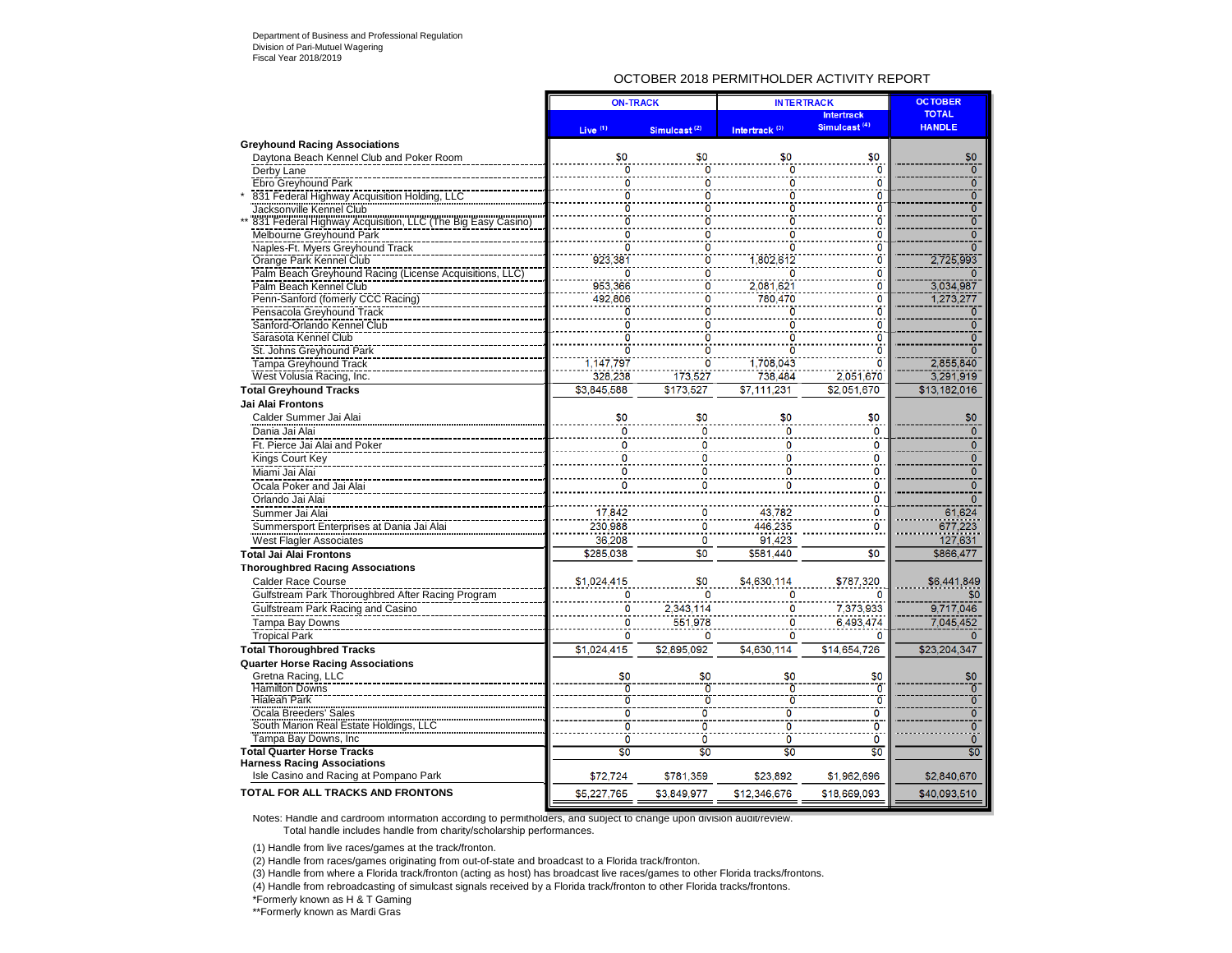### November 2018 PERMITHOLDER ACTIVITY REPORT

|                                                            | <b>ON-TRACK</b> |                          |                           | <b>INTERTRACK</b>        | <b>NOVEMBER</b> |
|------------------------------------------------------------|-----------------|--------------------------|---------------------------|--------------------------|-----------------|
|                                                            |                 |                          |                           | <b>Intertrack</b>        | <b>TOTAL</b>    |
|                                                            | Live $(1)$      | Simulcast <sup>(2)</sup> | Intertrack <sup>(3)</sup> | Simulcast <sup>(4)</sup> | <b>HANDLE</b>   |
| <b>Greyhound Racing Associations</b>                       |                 |                          |                           |                          |                 |
| Daytona Beach Kennel Club and Poker Room                   | \$0             | \$0                      | \$0                       | \$0                      | \$0             |
| Derby Lane                                                 | \$0             | \$0                      | \$0                       | \$0                      | $\Omega$        |
| Ebro Greyhound Park                                        | \$0             | \$0                      | \$0                       | \$0                      | $\mathbf{0}$    |
| 831 Federal Highway Acquisition Holding, LLC               | \$0             | \$8,480                  | \$0                       | \$3,176                  | 11,656          |
| Jacksonville Kennel Club                                   | \$0             | \$0                      | \$0                       | \$0                      | $\mathbf{0}$    |
| 831 Federal Highway Acquisition, LLC (The Big Easy Casino) | \$0             | \$0                      | \$0                       | \$0                      | $\overline{0}$  |
| Melbourne Greyhound Park                                   | \$0             | \$0                      | \$0                       | \$0                      | $\mathbf{0}$    |
| Naples-Ft. Myers Greyhound Track                           | \$0             | \$0                      | \$0                       | \$0                      | $\overline{0}$  |
| Orange Park Kennel Club                                    | \$755,758       | \$0                      | \$1,717,847               | \$0                      | 2,473,605       |
| Palm Beach Greyhound Racing (License Acquisitions, LLC)    | \$0             |                          | \$0                       | \$0                      |                 |
| Palm Beach Kennel Club                                     | \$1,047,211     | \$0<br>\$0               | \$2,207,465               | \$0                      | 3,254,676       |
| Penn-Sanford (fomerly CCC Racing)                          | \$523,410       | \$0                      | \$964,221                 | \$0                      | 1.487.631       |
| Pensacola Greyhound Track                                  | \$0             | \$0                      | \$0                       | \$0                      | $\mathbf{0}$    |
| Sanford-Orlando Kennel Club                                | \$0             | \$0                      | \$0                       | \$0                      | $\overline{0}$  |
| Sarasota Kennel Club                                       | \$0             | \$0                      | \$0                       | $\overline{\$0}$         |                 |
| St. Johns Greyhound Park                                   | \$116,394       | \$0                      | \$263.723                 | \$0                      | 380.117         |
| Tampa Greyhound Track                                      | \$1,202,422     | \$0                      | \$1,978,220               | \$0                      | 3,180,642       |
| West Volusia Racing, Inc.                                  | \$302,438       | \$190,686                | \$657,943                 | \$2,092,848              | 3,243,915       |
| <b>Total Greyhound Tracks</b>                              | \$3,947,633     | \$199.166                | \$7.789.420               | \$2,096,024              | \$14,032,242    |
| Jai Alai Frontons                                          |                 |                          |                           |                          |                 |
| Calder Summer Jai Alai                                     |                 |                          |                           | \$0                      | \$0             |
| Dania Jai Alai                                             | \$238,897       |                          | \$425,582                 | $\frac{1}{50}$           | 664,479         |
|                                                            |                 |                          |                           |                          |                 |
| Ft. Pierce Jai Alai and Poker                              | \$0             |                          | \$0                       | \$0                      | $\Omega$        |
| Kings Court Key                                            | \$0             |                          | \$0                       | \$0                      | $\mathbf 0$     |
| Miami Jai Alai                                             | \$0             |                          | \$0                       | \$0                      | $\mathbf{0}$    |
| Ocala Poker and Jai Alai                                   | \$0             |                          | \$0                       | \$0                      | $\mathbf{0}$    |
| Orlando Jai Alai                                           |                 |                          |                           | \$0                      | $\Omega$        |
| Summer Jai Alai                                            | \$50,380        |                          | \$136,315                 | \$0                      | 186,695         |
| Summersport Enterprises at Dania Jai Alai                  | \$0             |                          | \$0                       | \$0                      |                 |
| <b>West Flagler Associates</b>                             |                 |                          |                           |                          |                 |
| <b>Total Jai Alai Frontons</b>                             | \$289.277       | \$0                      | \$561.896                 | \$0                      | \$851,173       |
| <b>Thoroughbred Racing Associations</b>                    |                 |                          |                           |                          |                 |
| <b>Calder Race Course</b>                                  | \$940,259       | \$0                      | \$4,938,687               | \$8,602,767              | \$14,481,713    |
| Gulfstream After Racing Program                            | \$0             |                          | \$0                       | \$8,930,475              | \$12,785,817    |
|                                                            |                 | \$3,855,343              |                           |                          |                 |
| Gulfstream Park Racing and Casino                          | \$0             | \$0                      | \$0                       | \$0                      |                 |
| Tampa Bay Downs                                            | \$542,365       | \$184,847                | \$513,132                 | \$2,525,652              | 3,765,996       |
| <b>Tropical Park</b>                                       | \$0             | \$0                      | \$0                       | \$0                      |                 |
| <b>Total Thoroughbred Tracks</b>                           | \$1,482,623     | \$4,040,190              | \$5,451,820               | \$20.058.894             | \$31,033,526    |
| <b>Quarter Horse Racing Associations</b>                   |                 |                          |                           |                          |                 |
| Gretna Racing, LLC                                         | \$0             |                          |                           |                          | \$0             |
| <b>Hamilton Downs</b>                                      | \$Ő             | \$0                      |                           |                          | ō               |
| <b>Hialeah Park</b>                                        | \$0             | \$0                      | r                         | $\Omega$                 | $\Omega$        |
| Ocala Breeders' Sales                                      | \$26,126        | \$Ö                      |                           | 0                        | 26,126          |
| South Marion Real Estate Holdings, LLC                     | \$0             | \$0                      |                           |                          |                 |
| Tampa Bay Downs, Inc.                                      | \$0             | \$0                      |                           |                          |                 |
|                                                            |                 |                          |                           |                          |                 |
| <b>Total Quarter Horse Tracks</b>                          | \$26,126        | O                        | Ω                         | 0                        | \$26,126        |
| <b>Harness Racing Associations</b>                         |                 |                          |                           |                          |                 |
| Isle Casino and Racing at Pompano Park                     | \$244,669       | \$715,031                | \$125,615                 | \$1,962,955              | \$3,048,271     |
| TOTAL FOR ALL TRACKS AND FRONTONS                          | \$5,990.328     | \$4.954.386              | \$13,928,751              | \$24, 117, 873           | \$48,991,338    |

Notes: Handle and cardroom information according to permitholders, and subject to change upon division audit/review. Total handle includes handle from charity/scholarship performances.

(1) Handle from live races/games at the track/fronton.

(2) Handle from races/games originating from out-of-state and broadcast to a Florida track/fronton.

(3) Handle from where a Florida track/fronton (acting as host) has broadcast live races/games to other Florida tracks/frontons.

(4) Handle from rebroadcasting of simulcast signals received by a Florida track/fronton to other Florida tracks/frontons.

\*Formerly known as H & T Gaming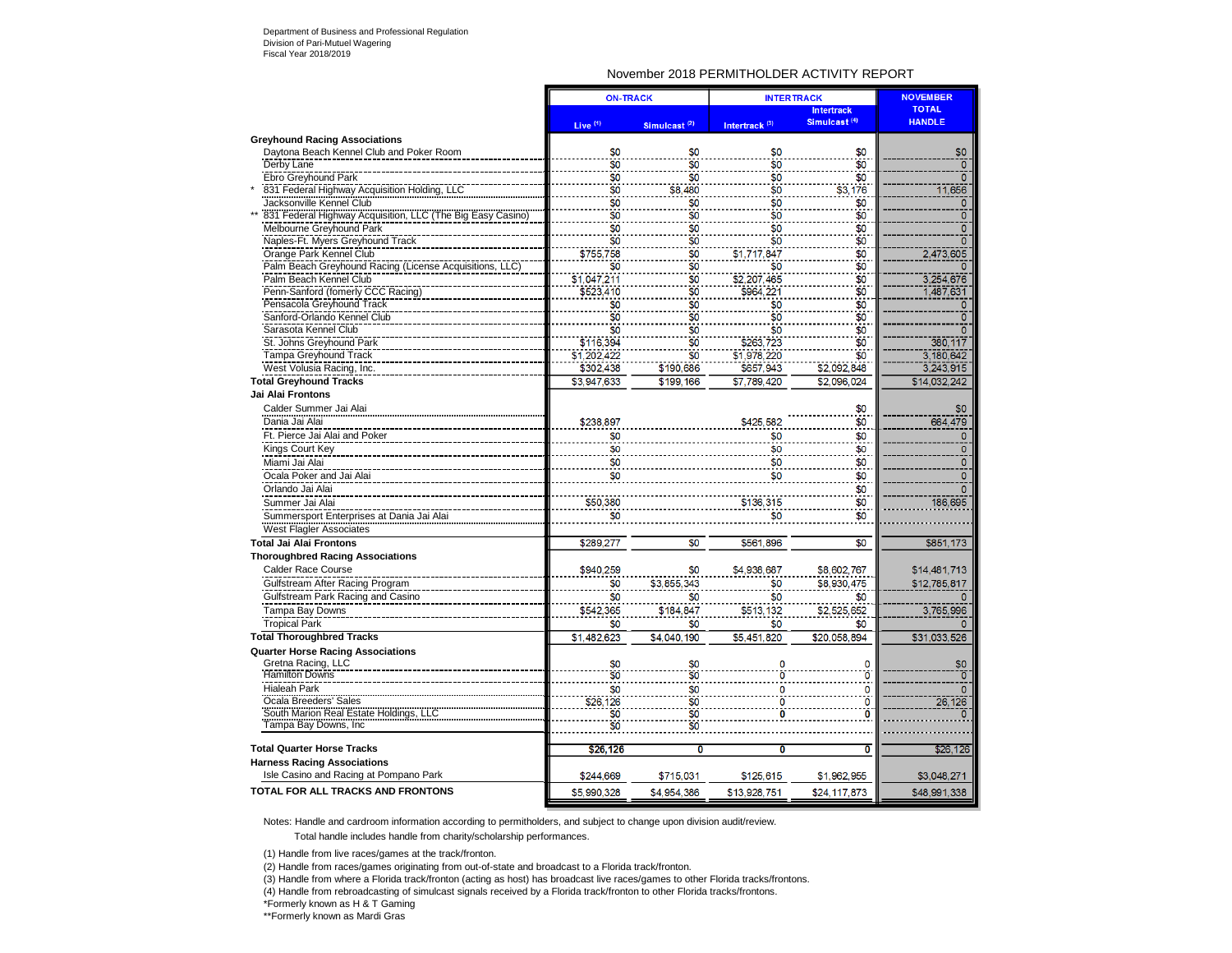### DECEMBER 2018 PERMITHOLDER ACTIVITY REPORT

|                                                            | <b>ON-TRACK</b>         |                           |                           | <b>INTERTRACK</b>        | <b>DECEMBER</b> |
|------------------------------------------------------------|-------------------------|---------------------------|---------------------------|--------------------------|-----------------|
|                                                            |                         |                           |                           | <b>Intertrack</b>        | <b>TOTAL</b>    |
|                                                            | Live $(1)$              | Simulcast <sup>(2)</sup>  | Intertrack <sup>(3)</sup> | Simulcast <sup>(4)</sup> | <b>HANDLE</b>   |
| <b>Greyhound Racing Associations</b>                       |                         |                           |                           |                          |                 |
| Daytona Beach Kennel Club and Poker Room                   | \$0                     | \$0                       | \$0                       | \$0                      | \$0             |
| Derby Lane                                                 | $\overline{0}$          | $\overline{0}$            | $\overline{0}$            | $\overline{0}$           | $\overline{0}$  |
| Ebro Greyhound Park                                        | $\overline{0}$          | $\overline{0}$            | Ō                         | ō                        | $\overline{0}$  |
| 831 Federal Highway Acquisition Holding, LLC               | $\overline{0}$          | $\overline{0}$            | 0                         | $\overline{0}$           | $\overline{0}$  |
| Jacksonville Kennel Club                                   | $\overline{\mathbf{0}}$ | $\overline{0}$            | ō                         | $\overline{0}$           | $\overline{0}$  |
| "831 Federal Highway Acquisition, LLC (The Big Easy Casino | ō                       | ō                         | n                         | ō                        | $\overline{0}$  |
| Melbourne Greyhound Park                                   | ö                       | ō                         | o                         | $\overline{0}$           | $\overline{0}$  |
| Naples-Ft. Myers Greyhound Track                           | 315,250                 | $\overline{0}$            | 181,775                   | ö                        | 497,025         |
| Orange Park Kennel Club                                    | $\overline{0}$          | $\overline{0}$            | ō                         | ō                        | $\overline{0}$  |
| Palm Beach Greyhound Racing (License Acquisitions, LLC)    | Ō                       | $\overline{\mathbf{0}}$   | O                         | $\overline{\mathbf{0}}$  | $\overline{0}$  |
| Palm Beach Kennel Club                                     | 1,197,326               | $\overline{0}$            | 2,391,439                 | ō                        | 3,588,765       |
| Penn-Sanford (fomerly CCC Racing)                          | 633,041                 | $\overline{0}$            | 1.031.591                 | $\ddot{o}$               | 1.664.632       |
| Pensacola Greyhound Track                                  | 0                       | ō                         |                           | ö                        | $\Omega$        |
| Sanford-Orlando Kennel Club                                | $\overline{0}$          | $\overline{0}$            |                           | ö                        | $\overline{0}$  |
| Sarasota Kennel Club                                       | 383.500                 | ō                         | 212.859                   | $\overline{\mathbf{0}}$  | 596,359         |
| St. Johns Greyhound Park                                   | 995,107                 | Ō                         | 2.092.098                 | $\overline{0}$           | 3.087.205       |
| <b>Tampa Greyhound Track</b>                               | 1,172,088               | $\overline{0}$            | 1.794.875                 | ō                        | 2,966,962       |
| West Volusia Racing, Inc.                                  | 297.266                 | 198.299                   | 526.994                   | 2,127,929                | 3,150,487       |
| <b>Total Greyhound Tracks</b>                              | \$4,993,577             | \$198,299                 | \$8.231.631               | \$2,127.929              | \$15,551,435    |
| Jai Alai Frontons                                          |                         |                           |                           |                          |                 |
|                                                            |                         |                           |                           |                          |                 |
| Calder Summer Jai Alai                                     |                         |                           |                           | \$0                      | \$0             |
| Dania Jai Alai                                             | \$120,520               | \$0                       | \$259,071                 | 0                        | 379,591         |
| Ft. Pierce Jai Alai and Poker                              |                         | $\overline{0}$            |                           | $\mathbf 0$              |                 |
| Kings Court Key                                            | 111.699                 | $\overline{\overline{0}}$ | 131,527                   | $\overline{\mathbf{0}}$  | 243,226         |
| Miami Jai Alai                                             | 0                       | $\mathbf 0$               | o                         | $\mathbf 0$              | $\Omega$        |
| Ocala Poker and Jai Alai                                   | $\overline{0}$          | $\overline{0}$            | 0                         | $\overline{0}$           | $\Omega$        |
| Orlando Jai Alai                                           | 0                       | $\mathbf 0$               | 0                         | 0                        | $\mathbf{0}$    |
| Summer Jai Alai                                            | $\mathbf 0$             | $\mathbf 0$               | n                         | $\mathbf 0$              | $\Omega$        |
| Summersport Enterprises at Dania Jai Alai                  | $\Omega$                | $\mathbf{0}$              | 0                         | 0                        | 0               |
| <b>West Flagler Associates</b>                             | $\overline{0}$          | $\ddot{\mathbf{0}}$       | $\mathbf 0$               | $\ddot{\mathbf{0}}$      | $\Omega$        |
| <b>Total Jai Alai Frontons</b>                             | \$232.219               | \$0                       | \$390.598                 | \$0                      | \$622,817       |
| <b>Thoroughbred Racing Associations</b>                    |                         |                           |                           |                          |                 |
|                                                            |                         |                           |                           |                          |                 |
| <b>Calder Race Course</b>                                  | \$0                     | \$0<br>$\overline{\$0}$   | \$0<br>\$0                | \$0                      | \$0             |
| Gulfstream After Racing Program                            | $\Omega$                |                           |                           | \$0                      | $\Omega$        |
| Gulfstream Park Racing and Casino                          | 8,226,272               | 4,379,966                 | 7,084,479                 | 9.290.479                | 28,981,195      |
| Tampa Bay Downs                                            | 2,204,490               | 223.652                   | 2,929,268                 | 2.833.635                | 8.191.044       |
| <b>Tropical Park</b>                                       | $\mathbf 0$             | $\mathbf{0}$              | n                         | $\Omega$                 |                 |
| <b>Total Thoroughbred Tracks</b>                           | \$10,430,762            | \$4,603,617               | \$10.013.746              | \$12.124.113             | \$37,172,239    |
| <b>Quarter Horse Racing Associations</b>                   |                         |                           |                           |                          |                 |
| Gretna Racing, LLC                                         | $\overline{0}$          | $\overline{\mathbf{0}}$   | n                         | $\overline{\mathbf{o}}$  | \$0             |
| <b>Hamilton Downs</b>                                      |                         | $\overline{0}$            |                           | $\overline{0}$           | $\overline{0}$  |
| <b>Hialeah Park</b>                                        | Ò                       | $\overline{0}$            | ō                         | $\overline{\mathbf{0}}$  | $\overline{0}$  |
| Ocala Breeders' Sales                                      | ō                       | ō                         | ō                         | ö                        | $\overline{0}$  |
| South Marion Real Estate Holdings, LLC                     | $\overline{0}$          | ō                         | Ō                         | ö                        | $\overline{0}$  |
| Tampa Bay Downs, Inc                                       | $\mathbf 0$             | $\mathbf 0$               | $\mathbf 0$               | $\mathbf 0$              | $\mathbf{0}$    |
| <b>Total Quarter Horse Tracks</b>                          | \$0                     | \$0                       | \$0                       | \$0                      | \$0             |
| <b>Harness Racing Associations</b>                         |                         |                           |                           |                          |                 |
| Isle Casino and Racing at Pompano Park                     | 368.792                 | 673.008                   | 189.179                   | 1,973,789                | 3,204,768       |
|                                                            |                         |                           |                           |                          |                 |
| <b>TOTAL FOR ALL TRACKS AND FRONTONS</b>                   | \$16.025.350            | \$5.474.924               | \$18,825,154              | \$16,225,831             | \$56,551,259    |

Notes: Handle and cardroom information according to permitholders, and subject to change upon division audit/review. Total handle includes handle from charity/scholarship performances.

(1) Handle from live races/games at the track/fronton.

(2) Handle from races/games originating from out-of-state and broadcast to a Florida track/fronton.

(3) Handle from where a Florida track/fronton (acting as host) has broadcast live races/games to other Florida tracks/frontons.

(4) Handle from rebroadcasting of simulcast signals received by a Florida track/fronton to other Florida tracks/frontons.

\*Formerly known as H & T Gaming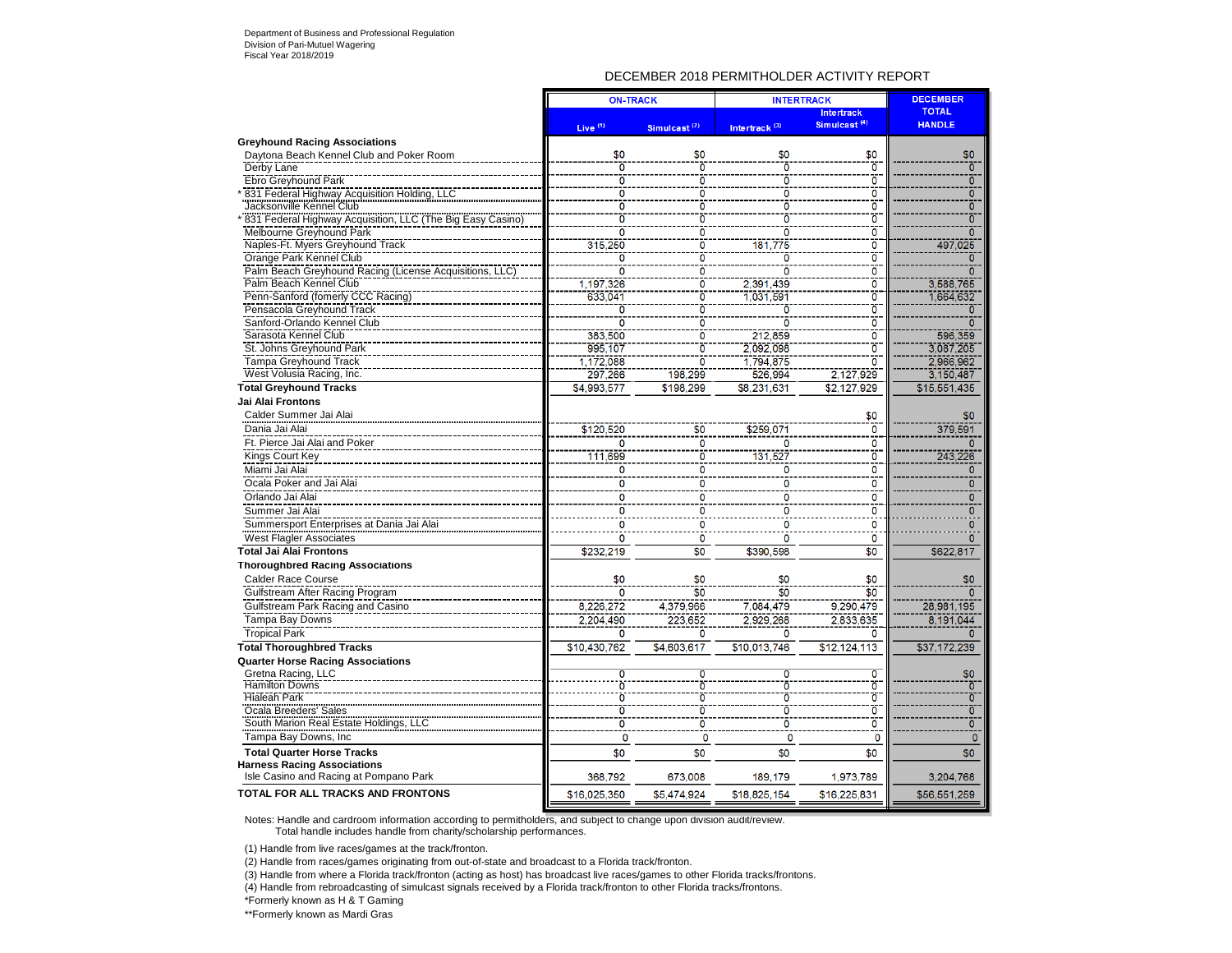### January 2019 Permitholder Activity Report

|                                                                                                                                              | <b>ON-TRACK</b> |                          |                           | <b>INTERTRACK</b>        | <b>JANUARY</b>          |
|----------------------------------------------------------------------------------------------------------------------------------------------|-----------------|--------------------------|---------------------------|--------------------------|-------------------------|
|                                                                                                                                              |                 |                          |                           | <b>Intertrack</b>        | <b>TOTAL</b>            |
|                                                                                                                                              | Live $(1)$      | Simulcast <sup>(2)</sup> | Intertrack <sup>(3)</sup> | Simulcast <sup>(4)</sup> | <b>HANDLE</b>           |
| <b>Greyhound Racing Associations</b>                                                                                                         |                 |                          |                           |                          |                         |
| Davtona Beach Kennel Club and Poker Room                                                                                                     | \$367,604       | \$167,667                | \$652.022                 | \$2,002,234              | \$3,189,528             |
| Derby Lane                                                                                                                                   | 1.276.903       | 0                        | 1.657.005                 | 0                        | 2.933.908               |
| Ebro Greyhound Park                                                                                                                          | 0               | 0                        | 0                         | 0                        |                         |
| 831 Federal Highway Acquisition Holding, LLC                                                                                                 | ö               | ö                        | 0                         | ö                        | n                       |
| Jacksonville Kennel Club                                                                                                                     | 0               | 0                        | 0                         | 0                        | $\Omega$                |
| 831 Federal Highway Acquisition, LLC (The Big Easy Casino)                                                                                   | 0               | Ō                        | 0                         | 0                        |                         |
| Melbourne Greyhound Park                                                                                                                     | 0               | 0                        | 0                         | 0                        | 0                       |
| Naples-Ft. Myers Greyhound Track                                                                                                             | 1,175,016       | Ō                        | 560.071                   | ö                        | 1,735,087               |
| Orange Park Kennel Club                                                                                                                      | 0               | 0                        | $\mathbf{0}$              | 0                        |                         |
| Palm Beach Greyhound Racing (License Acquisitions, LLC)<br>Palm Beach Greyhound Racing (License Acquisitions, LLC)<br>Palm Beach Kennel Club | 0               | ö                        | Ö                         | ö                        | n                       |
|                                                                                                                                              | 1,162,417       | 0                        | 2.295.469                 | 0                        | 3,457,886               |
| Penn-Sanford (fomerly CCC Racing)                                                                                                            | Ö               | ō                        | $\Omega$                  | $\overline{0}$           |                         |
| Pensacola Greyhound Track<br>Sanford-Orlando Kennel Club                                                                                     | $\mathbf 0$     | 0                        | 0                         | 0                        |                         |
|                                                                                                                                              | 667,278         | 0                        | 954.483                   | ō                        | 1,621,760               |
| Sarasota Kennel Club                                                                                                                         | 802,018         | Ō                        | 417,416                   | 0                        | 1,219,435               |
| St. Johns Greyhound Park                                                                                                                     | 923, 187        | ö                        | 1,895,501                 | ö                        | 2,818,688               |
| Tampa Greyhound Track                                                                                                                        | $\Omega$        | 0                        | $\Omega$                  | 0                        | $\Omega$                |
| West Volusia Racing, Inc.                                                                                                                    | 0               | 0                        | $\Omega$                  | 0                        | n                       |
| <b>Total Greyhound Tracks</b>                                                                                                                | \$6,374,423     | \$167,667                | \$8,431,967               | \$2,002,234              | \$16,976,291            |
| Jai Alai Frontons                                                                                                                            |                 |                          |                           |                          |                         |
| Calder Summer Jai Alai                                                                                                                       | \$0             | \$0                      | \$0                       | \$0                      | \$0                     |
| Dania Jai Alai                                                                                                                               | \$279,464       | \$0                      | \$442,330                 | \$0                      | \$721,794               |
| Ft. Pierce Jai Alai and Poker                                                                                                                | 0               | 0                        | 0                         | 0                        | Ω                       |
| Kings Court Key<br>Miami Jai Alai                                                                                                            | 0               | 0                        | 0                         | 0                        | $\mathbf 0$             |
|                                                                                                                                              | 84,057          | 0                        | 77,738                    | 0                        | 161,795                 |
| Ocala Poker and Jai Alai                                                                                                                     | 0               | 0                        | 0                         | 0                        | $\Omega$                |
| Orlando Jai Alai                                                                                                                             | $\mathbf{0}$    | 0                        | $\mathbf{0}$              | 0                        | $\Omega$                |
| Shango daryddin<br>Summer Jai Alai                                                                                                           | 0               | 0                        | 0                         | 0                        | $\Omega$                |
| Summersport Enterprises at Dania Jai Alai                                                                                                    | $\mathbf 0$     | 0                        | 0                         | 0                        | 0                       |
| <b>West Flagler Associates</b>                                                                                                               | 0               | 0                        | 0                         | 0                        | $\mathbf{0}$            |
| <b>Total Jai Alai Frontons</b>                                                                                                               | \$363.521       | \$0                      | \$520.068                 | \$0                      | \$883.589               |
| <b>Thoroughbred Racing Associations</b>                                                                                                      |                 |                          |                           |                          |                         |
| Calder Race Course                                                                                                                           | \$0             | \$0                      | \$0                       | \$0                      | \$0                     |
| Gulfstream After Racing Program                                                                                                              | n               | n                        | $\Omega$                  | 0                        | \$0                     |
| Gulfstream Park Racing and Casino                                                                                                            | 13,999,815      | 4,477,210                | 8,826,168                 | 8,958,829                | 36,262,022              |
|                                                                                                                                              | 2,906,495       | 87,890                   | 3,855,176                 | 1,328,930                | 8,178,491               |
| Tampa Bay Downs<br>Tropical Park                                                                                                             | 0               | 0                        | $\mathbf{0}$              | 0                        | $\Omega$                |
| <b>Total Thoroughbred Tracks</b>                                                                                                             | \$16,906,310    | \$4,565,101              | \$12,681,345              | \$10,287,759             | \$44,440,513            |
| <b>Quarter Horse Racing Associations</b>                                                                                                     |                 |                          |                           |                          |                         |
| Gretna Racing, LLC                                                                                                                           | \$0             | \$0                      | \$0                       | \$0                      | \$0                     |
| <b>Hamilton Downs</b>                                                                                                                        | ö               | 0                        | Ö                         | ö                        | ö                       |
| <b>Hialeah Park</b>                                                                                                                          | 853             | ō                        | Ö                         | ö                        | 853                     |
| Ocala Breeders' Sales                                                                                                                        | $\mathbf{0}$    | $\overline{0}$           | 0                         | O                        | $\overline{\mathbf{0}}$ |
| South Marion Real Estate Holdings, LLC                                                                                                       | $\mathbf 0$     | $\mathbf 0$              | 0                         | 0                        | 0                       |
| Tampa Bay Downs, Inc.                                                                                                                        | Ō               | Ō                        | n                         | $\overline{0}$           | Ō                       |
| <b>Total Quarter Horse Tracks</b>                                                                                                            | \$853           | \$0                      | \$0                       | \$0                      | \$853                   |
| <b>Harness Racing Associations</b>                                                                                                           |                 |                          |                           |                          |                         |
| Isle Casino and Racing at Pompano Park                                                                                                       | 465,406         | 634,937                  | 343,802                   | 2,083,050                | 3,527,195               |
| <b>TOTAL FOR ALL TRACKS AND FRONTONS</b>                                                                                                     | \$24,110,512    | \$5,367,704              | \$21,977,182              | \$14,373,043             | \$65,828,441            |
|                                                                                                                                              |                 |                          |                           |                          |                         |

Notes: Handle and cardroom information according to permitholders, and subject to change upon division audit/review. Total handle includes handle from charity/scholarship performances.

(1) Handle from live races/games at the track/fronton.

(2) Handle from races/games originating from out-of-state and broadcast to a Florida track/fronton.

(3) Handle from where a Florida track/fronton (acting as host) has broadcast live races/games to other Florida tracks/frontons.

(4) Handle from rebroadcasting of simulcast signals received by a Florida track/fronton to other Florida tracks/frontons.

\*Formerly known as H & T Gaming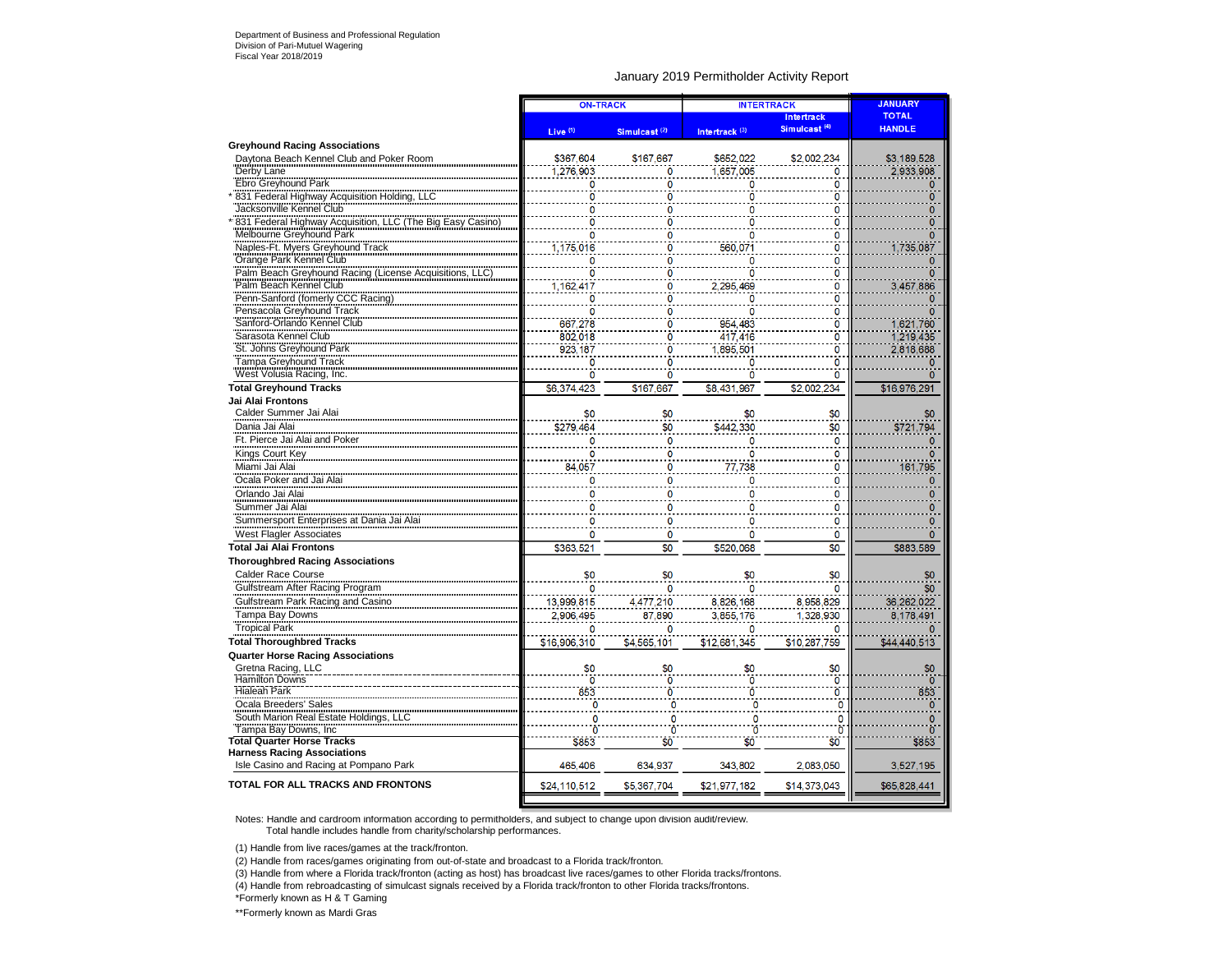### **FEBRUARY 2019 PERMITHOLDER ACTIVITY REPORT**

|                                                                                                                          | <b>ON-TRACK</b>     |                          |                           | <b>FEBRUARY</b><br><b>INTERTRACK</b> |               |
|--------------------------------------------------------------------------------------------------------------------------|---------------------|--------------------------|---------------------------|--------------------------------------|---------------|
|                                                                                                                          |                     |                          |                           | <b>Intertrack</b>                    | <b>TOTAL</b>  |
|                                                                                                                          | Live <sup>(1)</sup> | Simulcast <sup>(2)</sup> | Intertrack <sup>(3)</sup> | Simulcast <sup>(4)</sup>             | <b>HANDLE</b> |
| <b>Greyhound Racing Associations</b>                                                                                     |                     |                          |                           |                                      |               |
| Davtona Beach Kennel Club and Poker Room                                                                                 | \$455,233           | \$157,329                | \$610,187                 | \$1,999,869                          | \$3,222,618   |
| Derby Lane                                                                                                               | 1,367,065           | 0                        | 1,636,633                 | 0                                    | 3,003,697     |
| Ebro Greyhound Park                                                                                                      | 0                   | 0                        | 0                         | ö                                    |               |
| 831 Federal Highway Acquisition Holding, LLC<br>831 Federal Highway Acquisition Holding, LLC<br>Jacksonville Kennel Club | 0                   | 0                        | ö                         | 0                                    | n             |
|                                                                                                                          | 0                   | O                        |                           | 0                                    |               |
| 831 Federal Highway Acquisition, LLC (The Big Easy Casino)                                                               | 0                   | 0                        | n                         | 0                                    |               |
| Melbourne Greyhound Park                                                                                                 | 0                   | 0                        | 0                         | 0                                    |               |
| Naples-Ft. Myers Greyhound Track                                                                                         | 1,324,603           | 0                        | 647,414                   | 0                                    | 1,972,017     |
| Orange Park Kennel Club                                                                                                  | 0                   | 0                        | Ō                         | Ö                                    | o             |
| Palm Beach Greyhound Racing (License Acquisitions, I                                                                     | Ö                   | ö                        | ö                         | ö                                    | ö             |
| Palm Beach Kennel Club<br>Penn-Sanford (fomerly CCC Racing)                                                              | 1,225,208           | $\mathbf 0$              | 2,148,489                 | $\mathbf 0$                          | 3,373,697     |
| Pensacola Grevhound Track                                                                                                | 0                   | 0                        | O                         | ö                                    |               |
| Sanford-Orlando Kennel Club                                                                                              | 0<br>641,784        | 0<br>Ö                   | 0<br>1,011,820            | 0<br>ö                               | 1,653,603     |
| Sarasota Kennel Club                                                                                                     |                     |                          |                           |                                      |               |
| St. Johns Greyhound Park                                                                                                 | 820,765<br>909,184  | 0<br>0                   | 445,919<br>940.840        | 0<br>$\overline{0}$                  | 1,266,684     |
| Tampa Greyhound Track                                                                                                    | Ò                   | Ő                        |                           | Ō                                    | 2,850,024     |
| West Volusia Racing, Inc.                                                                                                | 0                   | 0                        | n                         | 0                                    | n             |
| <b>Total Greyhound Tracks</b>                                                                                            | \$6,743,841         | \$157,329                | \$8,441,301               | \$1,999,869                          | \$17,342,340  |
| Jai Alai Frontons                                                                                                        |                     |                          |                           |                                      |               |
|                                                                                                                          |                     |                          |                           |                                      |               |
| Calder Summer Jai Alai                                                                                                   | \$0                 | \$0                      | \$0                       | \$0                                  | \$0           |
| Dania Jai Alai                                                                                                           | 312,076             | 0                        | 496,666                   | 0                                    | 808,742       |
| Ft. Pierce Jai Alai and Poker                                                                                            | 0                   | $\mathbf{0}$             | 0                         | Ō                                    | n             |
| Kings Court Key                                                                                                          | Ω                   | Ω                        |                           | Ω                                    |               |
| Miami Jai Alai                                                                                                           | n                   | 0                        | n                         | ٥                                    |               |
| Ocala Poker and Jai Alai                                                                                                 |                     | 0                        |                           | 0                                    |               |
| Orlando Jai Alai                                                                                                         |                     | 0                        |                           | 0                                    |               |
| Summer Jai Alai                                                                                                          | 0                   | 0                        |                           | 0                                    |               |
| Summersport Enterprises at Dania Jai Ala                                                                                 | 0                   | 0                        | O                         | 0                                    |               |
| West Flagler Associates                                                                                                  | 0                   | 0                        | n                         | 0                                    | 0             |
| <b>Total Jai Alai Frontons</b>                                                                                           | \$312,080           | \$0                      | \$496,666                 | \$0                                  | \$808,746     |
| <b>Thoroughbred Racing Associations</b>                                                                                  |                     |                          |                           |                                      |               |
| <b>Calder Race Course</b>                                                                                                | \$0                 | \$0                      | \$0                       | \$0                                  | \$0           |
| Gulfstream After Racing Program                                                                                          | n                   | 0                        |                           |                                      |               |
| Gulfstream Park Racing and Casino                                                                                        | 10,067,078          | 4,582,844                | 8,246,436                 | 9,908,262                            | 32,804,620    |
| Tampa Bay Downs                                                                                                          | 3,297,125           | 69,191                   | 4,003,539                 | 1,006,964                            | 8,376,819     |
| <b>Tropical Park</b>                                                                                                     | 0                   | 0                        | $\overline{0}$            | 0                                    |               |
| <b>Total Thoroughbred Tracks</b>                                                                                         | \$13,364,203        | \$4,652,035              | \$12,249,975              | \$10,915,226                         | \$41,181,439  |
| <b>Quarter Horse Racing Associations</b>                                                                                 |                     |                          |                           |                                      |               |
| Gretna Racing, LLC                                                                                                       | \$176               | \$0                      | \$0                       | \$0                                  | \$176         |
| <b>Hamilton Downs</b>                                                                                                    |                     | O                        |                           | ö                                    |               |
| <b>Hialeah Park</b>                                                                                                      | 710                 | ō                        | ٥                         | ö                                    | 710           |
| Ocala Breeders' Sales                                                                                                    | $\mathbf{0}$        | 0                        | O                         | 0                                    | $\Omega$      |
| South Marion Real Estate Holdings, LLC                                                                                   | 3,097               | $\overline{0}$           | ö                         | ö                                    | 3,097         |
| Tampa Bay Downs, Inc.                                                                                                    | 0                   | ö                        | 0                         | Ö                                    | $\Omega$      |
| <b>Total Quarter Horse Tracks</b>                                                                                        | \$3,983             | Ō                        | \$0                       | Ō                                    | \$3,983       |
| <b>Harness Racing Associations</b>                                                                                       |                     |                          |                           |                                      |               |
| Isle Casino and Racing at Pompano Park                                                                                   | 410,116             | 697,709                  | 251,395                   | 2,203,212                            | \$3,562,432   |
| <b>TOTAL FOR ALL TRACKS AND FRONTONS</b>                                                                                 | \$20,834,223        | \$5,507,074              | \$21,439,337              | \$15,118,307                         | \$62,898,940  |

Notes: Handle and cardroom information according to permitholders, and subject to change upon division audit/review. Total handle includes handle from charity/scholarship performances.

(1) Handle from live races/games at the track/fronton.

(2) Handle from races/games originating from out-of-state and broadcast to a Florida track/fronton.

(3) Handle from where a Florida track/fronton (acting as host) has broadcast live races/games to other Florida tracks/frontons.

(4) Handle from rebroadcasting of simulcast signals received by a Florida track/fronton to other Florida tracks/frontons.

\*Formerly known as H & T Gaming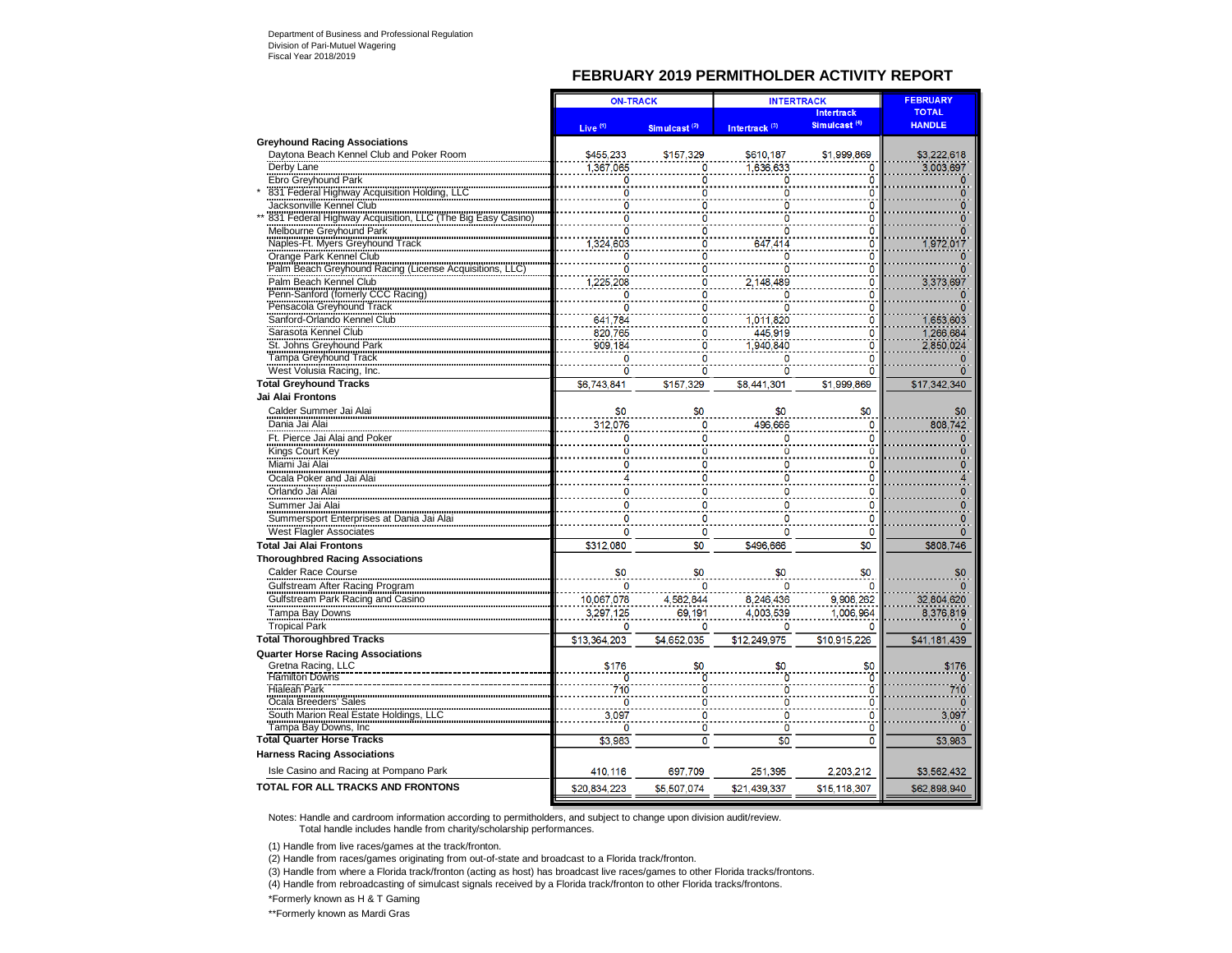## MARCH 2019 PERMITHOLDER ACTIVITY REPORT

|                                                            |               | <b>ON-TRACK</b>          |                           | <b>MARCH</b><br><b>INTERTRACK</b>             |                               |
|------------------------------------------------------------|---------------|--------------------------|---------------------------|-----------------------------------------------|-------------------------------|
|                                                            | Live $(1)$    | Simulcast <sup>(2)</sup> | Intertrack <sup>(3)</sup> | <b>Intertrack</b><br>Simulcast <sup>(4)</sup> | <b>TOTAL</b><br><b>HANDLE</b> |
| <b>Greyhound Racing Associations</b>                       |               |                          |                           |                                               |                               |
| Daytona Beach Kennel Club and Poker Room                   | 471,519       | \$219,064                | \$713,877                 | \$2,352,272                                   | \$3,756,732                   |
| Derby Lane                                                 | 605,941       | 0                        | 1,813,694                 | 0                                             | 3,419,635                     |
| Ebro Greyhound Park                                        | 0             | 0                        | o                         | 0                                             |                               |
| 831 Federal Highway Acquisition Holding, LLC               | Ō             | $\mathbf 0$              | 0                         | $\Omega$                                      | n                             |
| Jacksonville Kennel Club                                   | ٥             | ٥                        |                           | 0                                             |                               |
| 831 Federal Highway Acquisition, LLC (The Big Easy Casino) | 0             | 0                        | o                         | 0                                             |                               |
| Melbourne Greyhound Park                                   | $\mathbf 0$   | $\mathbf 0$              | 0                         | 0                                             |                               |
| Naples-Ft. Myers Greyhound Track                           | 1,616,442     |                          | 820,567                   | 0                                             | 2,437,009                     |
| Orange Park Kennel Club                                    | 0             | ٥                        | 0                         | 0                                             |                               |
| Palm Beach Greyhound Racing (License Acquisitions,         | 0             | Ω                        | 0                         | 0                                             |                               |
| Palm Beach Kennel Club                                     | ,482,982      | 0                        | 2,476,735                 | $\mathbf{0}$                                  | 3,959,717                     |
| Penn-Sanford (fomerly CCC Racing)                          | Ō             | Ö                        | 0                         | Ō                                             |                               |
| Pensacola Greyhound Track                                  | 0             | ٥                        | O                         | 0                                             |                               |
| Sanford-Orlando Kennel Club                                | 735,776       | 0                        | 1,115,325                 | 0                                             | 1,851,101                     |
| Sarasota Kennel Club                                       | 972,310       | ö                        | 484,153                   | $\ddot{\mathbf{0}}$                           | 1,456,463                     |
| St. Johns Greyhound Park                                   | 1.070.813     | ٥                        | 2.371.230                 | ö                                             | 3.442.043                     |
| Tampa Greyhound Track                                      | 0             | 0                        | 0                         | 0                                             |                               |
| West Volusia Racing, Inc.                                  | $\mathbf 0$   | ö                        | 0                         | $\ddot{\mathbf{0}}$                           | o                             |
| <b>Total Greyhound Tracks</b>                              | \$7,955,782   | \$219,064                | \$9,795,581               | \$2,352,272                                   | \$20,322,699                  |
| Jai Alai Frontons                                          |               |                          |                           |                                               |                               |
| Calder Summer Jai Alai                                     | \$0           | \$0                      | \$0                       | \$0                                           | \$0                           |
| Dania Jai Alai                                             | 313,504       | 0                        | 629,011                   | 0                                             | 942,515                       |
| Ft. Pierce Jai Alai and Poker                              | $\mathbf 0$   | 0                        | 0                         | $\mathbf 0$                                   | $\Omega$                      |
| Kings Court Key                                            | $\mathbf 0$   | ö                        | 0                         | 0                                             | O                             |
| Miami Jai Alai                                             | 0             | 0                        | 0                         | $\mathbf 0$                                   | 0                             |
| Ocala Poker and Jai Alai                                   | 0             | 0                        | 0                         | $\Omega$                                      | $\Omega$                      |
| Orlando Jai Alai                                           | 0             | 0                        | 0                         | 0                                             | 0                             |
| Summer Jai Alai                                            | $\mathbf 0$   | ö                        | Ō                         | $\mathbf{0}$                                  | 0                             |
| Summersport Enterprises at Dania Jai Alai                  | $\bf{0}$      | 0                        | $\mathbf 0$               | $\Omega$                                      | n                             |
| West Flagler Associates                                    | $\mathbf 0$   | ö                        | 0                         | $\mathbf 0$                                   | $\mathbf{0}$                  |
| <b>Total Jai Alai Frontons</b>                             | \$313,504     | \$0                      | \$629,011                 | \$0                                           | \$942.515                     |
| <b>Thoroughbred Racing Associations</b>                    |               |                          |                           |                                               |                               |
|                                                            |               |                          |                           |                                               |                               |
| <b>Calder Race Course</b>                                  | \$0           | \$0                      | \$0                       | \$0                                           | \$0                           |
| Gulfstream After Racing Program                            | \$0           | \$0                      | \$0                       | \$0                                           | \$0                           |
| Gulfstream Park Racing and Casino                          | 13,238,124    | 5, 162, 137              | 9,377,788                 | 11,275,395                                    | 39,053,445                    |
| Tampa Bay Downs                                            | 4.427.114     | 82,615                   | 5.056.110                 | 910.991                                       | 10,476,829                    |
| Tropical Park                                              | 0             | 0                        | 0                         | $\Omega$                                      |                               |
| <b>Total Thoroughbred Tracks</b>                           | \$17,665,238  | \$5,244,752              | \$14,433,898              | \$12,186,386                                  | \$49,530,274                  |
| <b>Quarter Horse Racing Associations</b>                   |               |                          |                           |                                               |                               |
| Gretna Racing, LLC                                         | \$25          | \$0                      | \$0                       | \$0                                           | \$25                          |
| <b>Hamilton Downs</b><br><b>Hialeah Park</b>               | $\Omega$<br>ö | $\Omega$<br>ö            | $\Omega$                  | 0<br>$\ddot{\mathbf{0}}$                      |                               |
| Dcala Breeders' Sales                                      |               | Ö                        | ö                         | Ö                                             | $\overline{0}$                |
| South Marion Real Estate Holdings, LLC                     | 0<br>2.617    | $\overline{0}$           | O<br>$\overline{0}$       | Ō                                             | 2617                          |
| Tampa Bay Downs, Inc.                                      |               | $\mathbf{o}$             | $\overline{0}$            | Ō                                             |                               |
| <b>Total Qurater Horse Tracks</b>                          | \$2,642       | \$0                      | \$0                       | \$0                                           | \$2,642                       |
| <b>Harness Racing Associations</b>                         |               |                          |                           |                                               |                               |
| Isle Casino and Racing at Pompano Park                     | \$379,262     | \$803,607                | \$272,410                 | \$2,624,598                                   | \$4,079,877                   |
|                                                            |               |                          |                           |                                               |                               |
| <b>TOTAL FOR ALL TRACKS AND FRONTONS</b>                   | \$26,316,428  | \$6.267.423              | \$25,130,900              | \$17.163.256                                  | \$74.878.007                  |

Notes: Handle and cardroom information according to permitholders, and subject to change upon division audit/review. Total handle includes handle from charity/scholarship performances.

(1) Handle from live races/games at the track/fronton.

(2) Handle from races/games originating from out-of-state and broadcast to a Florida track/fronton.

(3) Handle from where a Florida track/fronton (acting as host) has broadcast live races/games to other Florida tracks/frontons.

(4) Handle from rebroadcasting of simulcast signals received by a Florida track/fronton to other Florida tracks/frontons.

\*Formerly known as H & T Gaming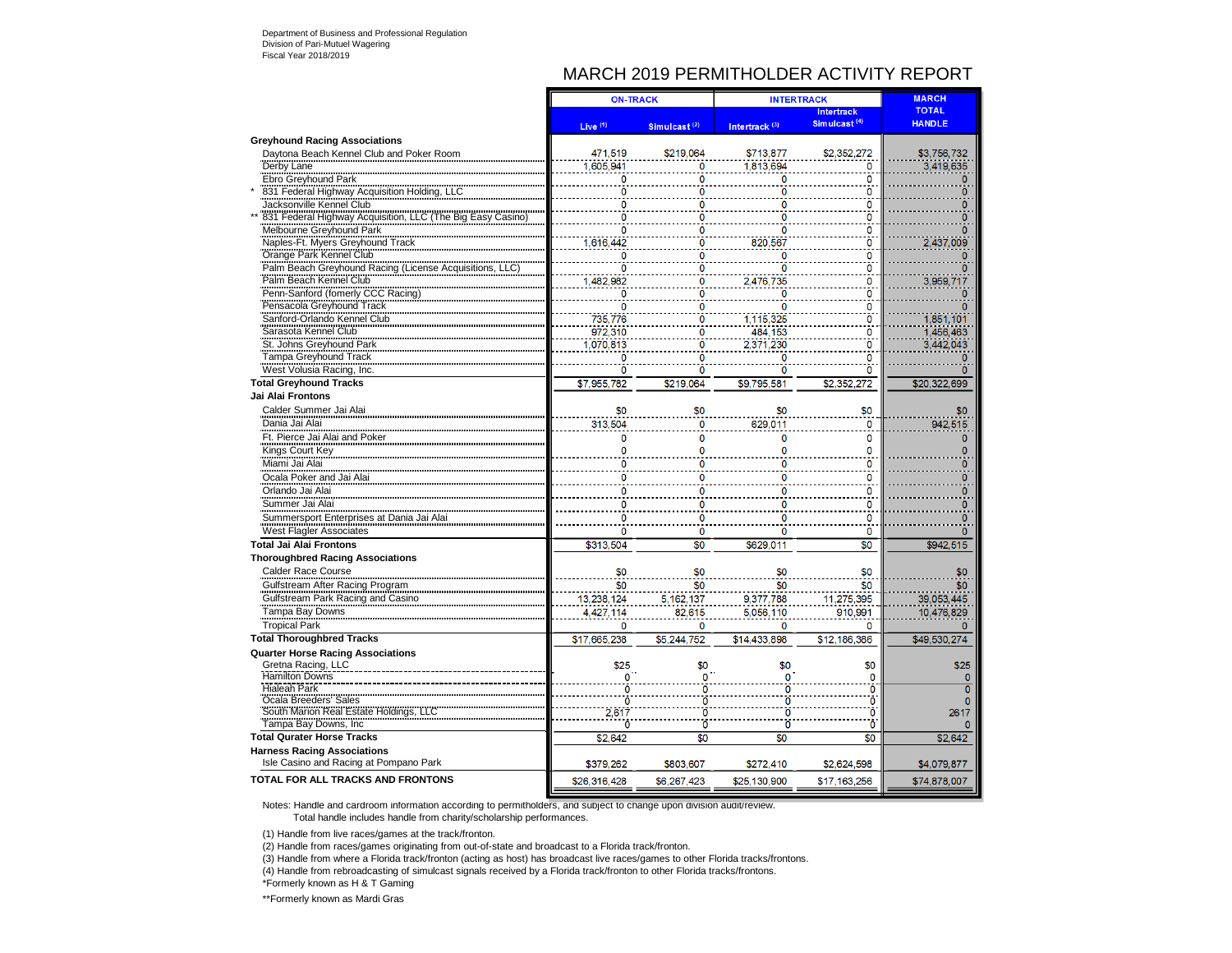## APRIL 2019 PERMITHOLDER ACTIVITY REPORT

|                                                            | <b>ON-TRACK</b>     |                          | <b>INTERTRACK</b>         |                          | <b>APRIL</b>   |
|------------------------------------------------------------|---------------------|--------------------------|---------------------------|--------------------------|----------------|
|                                                            |                     |                          |                           | <b>Intertrack</b>        | <b>TOTAL</b>   |
|                                                            | Live $(1)$          | Simulcast <sup>(2)</sup> | Intertrack <sup>(3)</sup> | Simulcast <sup>(4)</sup> | <b>HANDLE</b>  |
| <b>Greyhound Racing Associations</b>                       |                     |                          |                           |                          |                |
| Daytona Beach Kennel Club and Poker Room                   | \$370,910           | \$179,370                | \$687,993                 | \$1,991,295              | \$3,229,568    |
| Derby Lane                                                 | 1.272.072           |                          | 1.578.286                 | 0                        | 2,850,358      |
| Ebro Greyhound Park                                        |                     | O                        | ٥                         | n                        |                |
| 831 Federal Highway Acquisition Holding, LLC               | 0                   | 0                        | 0                         | 0                        | 0              |
| Jacksonville Kennel Club                                   | $\Omega$            | n                        | n                         | 0                        |                |
| 831 Federal Highway Acquisition, LLC (The Big Easy Casino) | O                   | n                        | n                         | n                        |                |
| Melbourne Greyhound Park                                   | $\ddot{\mathbf{0}}$ | ö                        | ö                         | ö                        | O              |
| Naples-Ft. Myers Greyhound Track                           | 964.935             | ٥                        | 671.184                   | 0                        | 1,636,119      |
| Orange Park Kennel Club                                    | 850,376             | $\Omega$                 | 1,973,800                 | 0                        | 2,824,176      |
| Palm Beach Greyhound Racing (License Acquisitions          | $\overline{0}$      | ö                        | Ō                         | 0                        |                |
| Palm Beach Kennel Club                                     | 1,077,704           | ö                        | 2.074.733                 | Ō                        | 3,152,437      |
| Penn-Sanford (fomerly CCC Racing)                          | $\Omega$            | 0                        | 0                         | 0                        | n              |
| Pensacola Greyhound Track                                  | $\overline{0}$      | ö                        | Õ                         | ö                        | n              |
| Sanford-Orlando Kennel Club                                | 591,985             | Ö                        | 1.022.780                 | Ō                        | 1,614,765      |
| Sarasota Kennel Club                                       | 642,657             | 0                        | 484,595                   | $\Omega$                 | 1,127,252      |
| St. Johns Greyhound Park                                   | 0                   | ٥                        | 0                         | Ō                        |                |
| Tampa Greyhound Track                                      |                     |                          |                           | 0                        |                |
| West Volusia Racing, Inc.                                  |                     |                          | n                         | n                        | n              |
| <b>Total Greyhound Tracks</b>                              | \$5,770,638         | \$179,370                | \$8,493,373               | \$1.991.295              | \$16,434,675   |
| Jai Alai Frontons                                          |                     |                          |                           |                          |                |
| Calder Summer Jai Alai                                     | \$0                 | \$0                      | \$0                       | \$0                      | \$0            |
| Dania Jai Alai                                             |                     |                          |                           | $\mathbf{0}$             |                |
|                                                            | 119.341             | 0                        | 259.667                   |                          | 379,008        |
| Ft. Pierce Jai Alai and Poker                              | 0                   | n                        | 0                         | ٥                        | 0              |
| Kings Court Key<br>Miami Jai Alai                          | $\circ$             | $\Omega$                 |                           | $\mathbf 0$              | O              |
|                                                            |                     |                          |                           | 0                        |                |
| Ocala Poker and Jai Alai                                   | O                   |                          | n                         | n                        | O              |
| Orlando Jai Alai                                           |                     |                          |                           | 0                        |                |
| Summer Jai Alai                                            | $\overline{0}$      | 0                        | 0                         | 0                        | n              |
| Summersport Enterprises at Dania Jai Alai                  | 0                   | 0                        | 0                         | $\mathbf{0}$             | $\mathbf{0}$   |
| West Flagler Associates                                    | 0                   | 0                        | o                         | $\mathbf 0$              | $\Omega$       |
| <b>Total Jai Alai Frontons</b>                             | \$119,341           | \$0                      | \$259,667                 | \$0                      | \$379,008      |
| <b>Thoroughbred Racing Associations</b>                    |                     |                          |                           |                          |                |
| <b>Calder Race Course</b>                                  | \$0                 | \$0                      | \$0                       | \$0                      | \$0            |
| Gulfstream After Racing Program                            |                     |                          |                           |                          |                |
| Gulfstream Park Racing and Casino                          | 4, 139, 974         | 3,413,243                | 4.436.544                 | 9,322,635                | 21,312,396     |
| Tampa Bay Downs                                            | 1,967,938           | 624,095                  | 2,282,759                 | 5,595,024                | 10,469,815     |
|                                                            |                     | n                        |                           | $\Omega$                 |                |
| <b>Tropical Park</b>                                       | 0                   |                          | 0                         |                          |                |
| <b>Total Thoroughbred Tracks</b>                           | \$6,107,912         | \$4,037,337              | \$6,719,303               | \$14,917,659             | \$31,782,211   |
| <b>Quarter Horse Racing Associations</b>                   |                     |                          |                           |                          |                |
| Gretna Racing, LLC                                         | \$145               | \$0                      | \$0                       | \$0                      | \$145          |
| <b>Hamilton Downs</b>                                      | ō                   | ö                        | ō                         | ō                        | $\overline{0}$ |
| <b>Hialeah Park</b>                                        | \$0                 | ö                        | ö                         | Ō                        | $\overline{0}$ |
| Ocala Breeders' Sales                                      | $\ddot{\mathbf{0}}$ | 0                        | ö                         | 0                        | n              |
| South Marion Real Estate Holdings, LLC                     | 4,849               | ö                        | ö                         | 0                        | 4.849          |
| Tampa Bay Downs, Inc.                                      | 0                   | ö                        | ö                         | $\mathbf 0$              |                |
| <b>Total Quarter Horse Tracks</b>                          | \$4,994             | \$0                      | \$0                       | \$0                      | \$4,994        |
| <b>Harness Racing Associations</b>                         |                     |                          |                           |                          |                |
| Isle Casino and Racing at Pompano Park                     | \$227,717           | \$781,626                | \$159,744                 | \$2,426,589              | \$3,595,676    |
| <b>TOTAL FOR ALL TRACKS AND FRONTONS</b>                   | \$12,230,601        | \$4,998,333              | \$15,632,086              | \$19,335,543             | \$52,196,563   |

Notes: Handle and cardroom information according to permitholders, and subject to change upon division audit/review. Total handle includes handle from charity/scholarship performances.

(1) Handle from live races/games at the track/fronton.

(2) Handle from races/games originating from out-of-state and broadcast to a Florida track/fronton.

(3) Handle from where a Florida track/fronton (acting as host) has broadcast live races/games to other Florida tracks/frontons.

(4) Handle from rebroadcasting of simulcast signals received by a Florida track/fronton to other Florida tracks/frontons.

\*Formerly known as H & T Gaming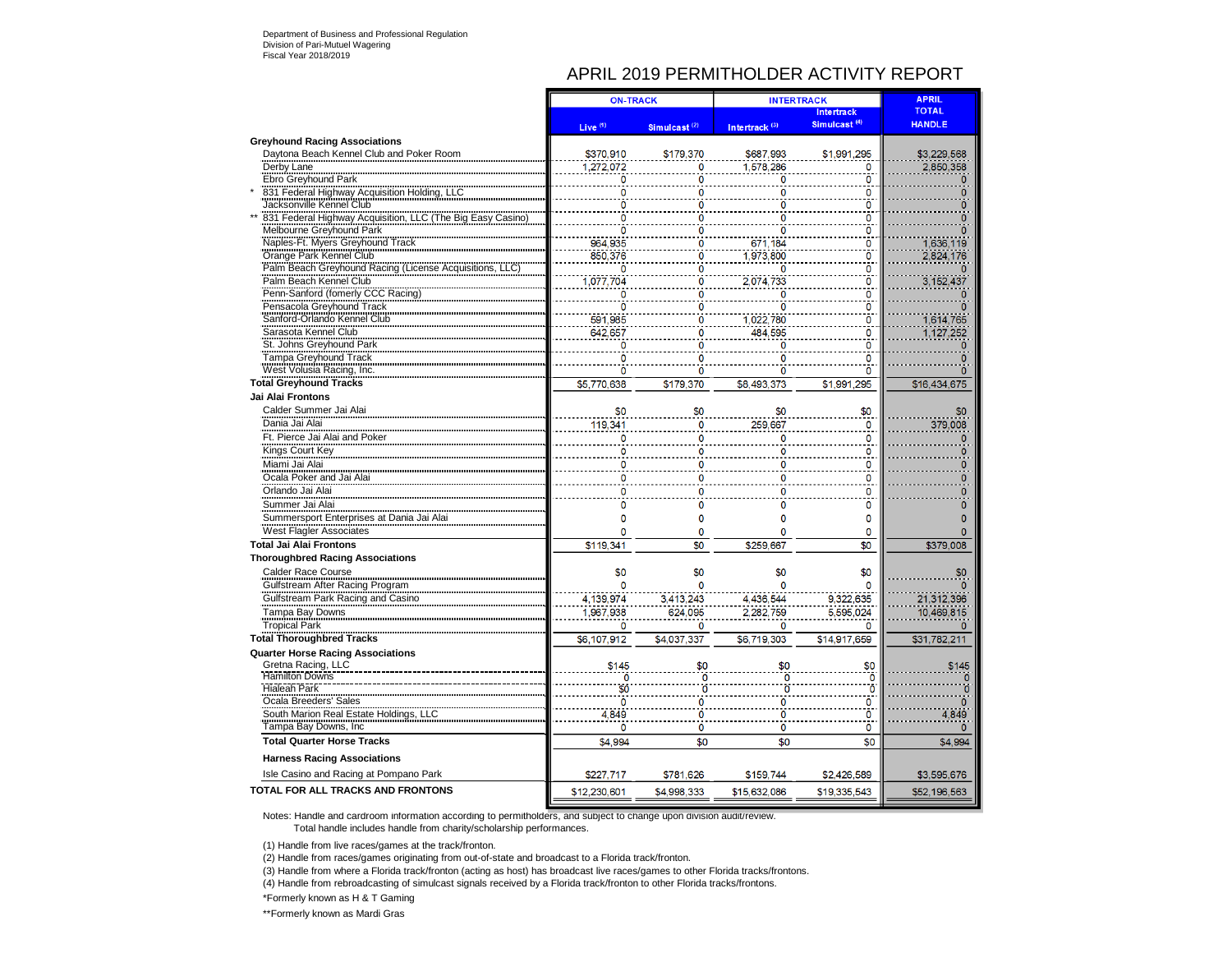## MAY 2019 PERMITHOLDER ACTIVITY REPORT

|                                                                                  | <b>ON-TRACK</b>          |                  | <b>INTERTRACK</b>         |                                 | <b>MAY</b>    |
|----------------------------------------------------------------------------------|--------------------------|------------------|---------------------------|---------------------------------|---------------|
|                                                                                  |                          |                  |                           | <b>Intertrack</b>               | <b>TOTAL</b>  |
|                                                                                  | Live <sup>(1)</sup>      | Simulcast $(2)$  | Intertrack <sup>(3)</sup> | Simulcast <sup>(4)</sup>        | <b>HANDLE</b> |
| <b>Greyhound Racing Associations</b>                                             |                          |                  |                           |                                 |               |
| Daytona Beach Kennel Club and Poker Room                                         | \$436,063                | \$216,750        | \$763,237                 | \$2,361,792                     | \$3,777,842   |
| Derby Lane                                                                       | 1,302,287                | 0                | 1,975,232                 | 0                               | 3,277,518     |
| Ebro Greyhound Park                                                              | 122,696                  | $\mathbf{0}$     | 0                         | $\mathbf 0$                     | 122,696       |
| 831 Federal Highway Acquisition Holding, LLC                                     | Ō                        | $\mathbf{o}$     | 0                         | $\ddot{\mathbf{0}}$             | $\mathbf 0$   |
| Jacksonville Kennel Club                                                         | 0                        | 0                |                           | ō                               |               |
| 831 Federal Highway Acquisition, LLC (The Big Easy Casino                        | n                        | $\overline{0}$   |                           | $\overline{0}$<br>$\frac{1}{0}$ |               |
| Melbourne Greyhound Park                                                         | Ō                        | ö                | 0                         | $\ddot{\mathbf{o}}$             |               |
| Waples-Ft. Myers Greyhound Track<br>Orange Park Kennel Club                      | 227,453                  | $\overline{0}$   | 115,199                   |                                 | 342,652       |
|                                                                                  | 1.071.890<br>Ō           | 0                | 2,206,131                 | $\mathbf 0$<br>Ö                | 3,278,021     |
| Palm Beach Greyhound Racing (License Acquisitions, LLC<br>Palm Beach Kennel Club |                          | Ö<br>$\mathbf 0$ |                           |                                 |               |
| Penn-Sanford (fomerly CCC Racing)                                                | 1,143,481<br>$\mathbf 0$ | 0                | 2,402,462<br>n            | 0                               | 3,545,943     |
| Pensacola Greyhound Track                                                        | 0                        | 0                | 0                         | $\overline{\mathbf{0}}$<br>0    |               |
| Sanford-Orlando Kennel Club                                                      | 769,620                  | ö                | 1,177,609                 | Ō                               | 1,947,229     |
| Sarasota Kennel Club                                                             | 199,572                  | 0                | 71.772                    | Ö                               | 271,344       |
| St. Johns Greyhound Park                                                         | 0                        | 0                | 0                         | 0                               | $\bf{0}$      |
| Tampa Greyhound Track                                                            |                          | $\Omega$         |                           | $\mathbf 0$                     |               |
| West Volusia Racing, Inc.                                                        | 0                        | 0                |                           | Ō                               | $\Omega$      |
| <b>Total Greyhound Tracks</b>                                                    | \$5,273,061              | \$216,750        | \$8,711,641               | \$2,361,792                     | \$16,563,244  |
| Jai Alai Frontons                                                                |                          |                  |                           |                                 |               |
| Calder Summer Jai Alai                                                           | \$22,426                 | \$0              | \$4,200                   | \$0                             | \$26,626      |
| Dania Jai Alai                                                                   | $\bf{0}$                 | $\mathbf 0$      | 0                         | $\pmb{0}$                       |               |
| Ft. Pierce Jai Alai and Poker                                                    |                          | $\mathbf 0$      |                           | 0                               |               |
|                                                                                  |                          |                  |                           | $\circ$                         |               |
| Kings Court Key                                                                  |                          | 0                |                           |                                 |               |
| Miami Jai Alai                                                                   | 0                        | 0                |                           | 0                               |               |
| Ocala Poker and Jai Alai<br>Orlando Jai Alai                                     | $\mathbf{0}$             | $\mathbf 0$      |                           | $\mathbf 0$                     | o             |
|                                                                                  |                          | 0                |                           | 0                               |               |
| Summer Jai Alai                                                                  | 0                        | 0                | 0                         | 0                               |               |
| Summersport Enterprises at Dania Jai Ala                                         | 237,221                  | 0                | 520,330                   | 0                               | 757,551       |
| <b>West Flagler Associates</b>                                                   | n                        | $\mathbf 0$      | 0                         | $\mathbf 0$                     |               |
| <b>Total Jai Alai Frontons</b>                                                   | \$259.647                | \$0              | \$524.529                 | \$0                             | \$784,177     |
| <b>Thoroughbred Racing Associations</b>                                          |                          |                  |                           |                                 |               |
| Calder Race Course                                                               | \$0                      | \$0              | \$0                       | \$0                             | \$0           |
| Gulfstream After Racing Program                                                  | \$0                      | \$0              | \$0                       | \$0                             |               |
| Gulfstream Park Racing and Casino                                                | 1.984.498                | 4,955,865        | 1,885,837                 | 16,488,258                      | 25,314,457    |
| Tampa Bay Downs                                                                  | 506,756                  | 304,181          | 481,193                   | 2,875,183                       | 4, 167, 312   |
| <b>Tropical Park</b>                                                             | 2.273.819                | 1.333.541        | 2.387,851                 | 4.884.085                       | 10.879.296    |
| <b>Total Thoroughbred Tracks</b>                                                 | \$4.765.073              | \$6.593.586      | \$4,754,881               | \$24.247.526                    | \$40,361,065  |
| <b>Quarter Horse Racing Associations</b>                                         |                          |                  |                           |                                 |               |
| Gretna Racing, LLC                                                               | \$0                      | \$0              | \$0                       | \$0                             | \$0           |
| <b>Hamilton Downs</b>                                                            | 0                        |                  |                           | 0                               |               |
| <b>Hialeah Park</b>                                                              | 0                        | n                |                           | $\mathbf 0$                     |               |
| Ocala Breeders' Sales                                                            | O                        | n                | n                         | 0                               | n             |
| South Marion Real Estate Holdings, LLC                                           | 0                        | Ω                | 0                         | 0                               |               |
| Tampa Bay Downs, Inc                                                             | $\mathbf 0$              | 0                | $\mathbf 0$               | $\mathbf 0$                     | $\mathbf 0$   |
| <b>Total Quarter Horse Tracks</b>                                                | \$0                      | \$0              | \$0                       | \$0                             | \$0           |
| <b>Harness Racing Associations</b>                                               |                          |                  |                           |                                 |               |
| Isle Casino and Racing at Pompano Park                                           | \$24,276                 | \$769,079        | \$14,125                  | \$2,377,785                     | \$3,185,265   |
| TOTAL FOR ALL TRACKS AND FRONTONS                                                | \$10,322,057             | \$7,579,415      | \$14,005,175              | \$28,987.103                    | \$60.893.751  |
|                                                                                  |                          |                  |                           |                                 |               |

Notes: Handle and cardroom information according to permitholders, and subject to change upon division audit/review. Total handle includes handle from charity/scholarship performances.

(1) Handle from live races/games at the track/fronton.

(2) Handle from races/games originating from out-of-state and broadcast to a Florida track/fronton.

(3) Handle from where a Florida track/fronton (acting as host) has broadcast live races/games to other Florida tracks/frontons.

(4) Handle from rebroadcasting of simulcast signals received by a Florida track/fronton to other Florida tracks/frontons.

\*Formerly known as H & T Gaming